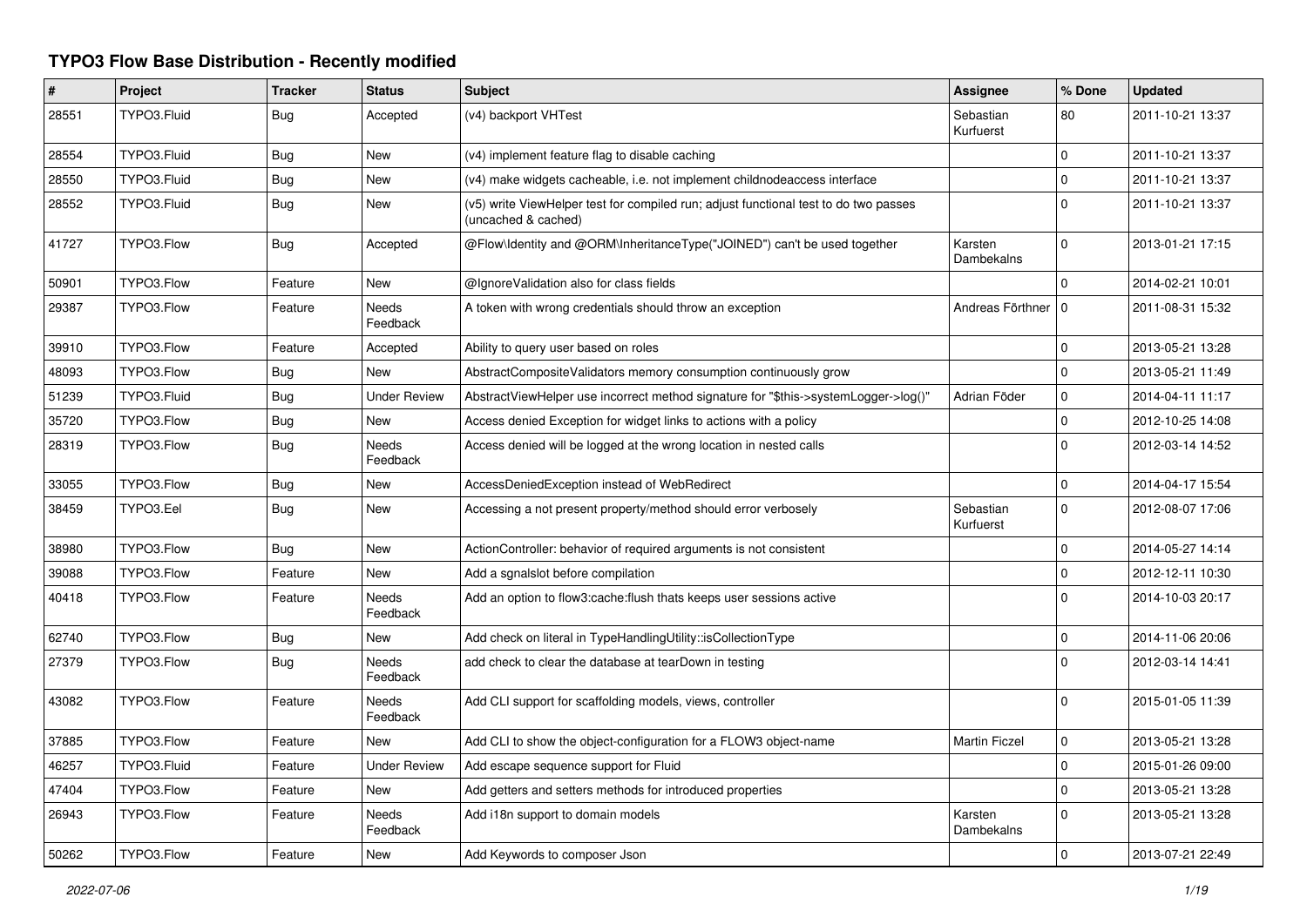| #     | Project                                | <b>Tracker</b> | <b>Status</b>            | <b>Subject</b>                                                                                          | <b>Assignee</b>              | % Done       | <b>Updated</b>   |
|-------|----------------------------------------|----------------|--------------------------|---------------------------------------------------------------------------------------------------------|------------------------------|--------------|------------------|
| 59019 | <b>TYPO3 Flow Base</b><br>Distribution | Suggestion     | New                      | Add marker for lazyloaded properties to \TYPO3\Flow\var dump                                            |                              | 0            | 2014-05-22 10:15 |
| 43841 | TYPO3.Flow                             | Feature        | New                      | Add package support to validation errors                                                                |                              | $\mathbf 0$  | 2012-12-10 16:20 |
| 890   | TYPO3.Flow                             | Feature        | New                      | Add priority for advice chains                                                                          | Robert Lemke                 | $\mathbf 0$  | 2011-10-20 01:43 |
| 60003 | TYPO3.Fluid                            | Feature        | New                      | Add required-Attribute to f:form.password                                                               |                              | $\mathbf{0}$ | 2014-06-30 16:53 |
| 27322 | TYPO3.Flow                             | Feature        | On Hold                  | Add support for Appserver-in-PHP, which could result in much faster executions.                         | Christopher<br><b>Hlubek</b> | $\mathbf 0$  | 2012-07-09 18:11 |
| 59672 | TYPO3.Flow                             | Feature        | <b>Under Review</b>      | Add support for Doctrine 2.5 embeddables                                                                | Alexander Berl               | $\mathbf 0$  | 2015-04-08 17:42 |
| 55793 | TYPO3.Flow                             | Feature        | <b>Under Review</b>      | Add Support for groupBy                                                                                 | Kerstin<br>Huppenbauer       | $\mathbf{0}$ | 2014-09-02 09:38 |
| 42550 | TYPO3.Flow                             | Task           | <b>Under Review</b>      | Add top-level .htaccess to block everything but Web                                                     | Karsten<br>Dambekalns        | $\mathbf{0}$ | 2012-12-11 22:43 |
| 36955 | TYPO3.Flow                             | Feature        | New                      | Add type filter to var_dump()                                                                           |                              | $\mathbf 0$  | 2012-05-08 16:39 |
| 46216 | TYPO3.Flow                             | Feature        | New                      | Add wincache cache backend                                                                              |                              | $\mathbf 0$  | 2013-03-12 20:55 |
| 46816 | TYPO3.Flow                             | Feature        | New                      | Add xcache cache backend                                                                                |                              | $\mathbf 0$  | 2013-05-21 13:28 |
| 58579 | TYPO3.Flow                             | Feature        | New                      | Adding own environment constants to Flow                                                                |                              | 50           | 2014-05-06 22:14 |
| 40081 | TYPO3.Fluid                            | Feature        | New                      | Allow assigned variables as keys in arrays                                                              |                              | $\Omega$     | 2013-10-02 09:38 |
| 51459 | TYPO3.Flow                             | Feature        | New                      | Allow catching of particular exceptions on property mapping                                             |                              | $\mathbf 0$  | 2013-10-22 13:44 |
| 33049 | TYPO3.Flow                             | Feature        | New                      | Allow configuration of context without environment variable (needed for IIS)                            |                              | $\mathbf 0$  | 2012-03-07 20:51 |
| 57763 | TYPO3.Flow                             | Feature        | New                      | Allow controller / package / action as params in<br>\TYPO3\Fluid\ViewHelpers\Form\ButtonViewHelper      |                              | $\Omega$     | 2014-04-09 12:43 |
| 3312  | TYPO3.Flow                             | Feature        | Needs<br>Feedback        | Allow for easy logging by annotations                                                                   | Robert Lemke                 | $\mathbf 0$  | 2010-10-20 11:39 |
| 39790 | TYPO3.Kickstart                        | Feature        | New                      | Allow forward slashes where backslashes need to be specified                                            |                              | $\mathbf 0$  | 2012-08-14 09:28 |
| 28231 | TYPO3.Flow                             | Feature        | New                      | Allow output to STDERR for CLI Response                                                                 |                              | $\Omega$     | 2011-07-15 13:32 |
| 43346 | TYPO3.Fluid                            | Feature        | <b>Under Review</b>      | Allow property mapping configuration via template                                                       | Karsten<br>Dambekalns        | $\mathbf{0}$ | 2013-12-16 10:14 |
| 45851 | TYPO3.Flow                             | Feature        | <b>Needs</b><br>Feedback | Allow referencing environment variables in Settings.yaml                                                | Adrian Föder                 | $\mathbf 0$  | 2013-04-30 14:12 |
| 47339 | TYPO3.Flow                             | Feature        | Needs<br>Feedback        | Allow RequestHandlers to get the current Request injected                                               | Alexander Berl               | $\mathbf 0$  | 2013-05-21 13:28 |
| 49050 | TYPO3.Flow                             | Feature        | New                      | Allow Subqueries in QueryInterface                                                                      |                              | 0            | 2013-06-12 10:43 |
| 36410 | TYPO3.Fluid                            | Feature        | New                      | Allow templates to send arguments back to layout                                                        |                              | 0            | 2012-08-13 11:46 |
| 31500 | TYPO3.Flow                             | <b>Bug</b>     | <b>Under Review</b>      | Argument validation for CLI requests is not done                                                        | Karsten<br>Dambekalns        | $\mathbf 0$  | 2014-02-24 14:00 |
| 2974  | TYPO3.Flow                             | <b>Bug</b>     | New                      | Aspect / Proxy Cache is not emptied automatically if an interface used for introduction<br>was modified | Robert Lemke                 | $\mathbf 0$  | 2011-10-21 13:20 |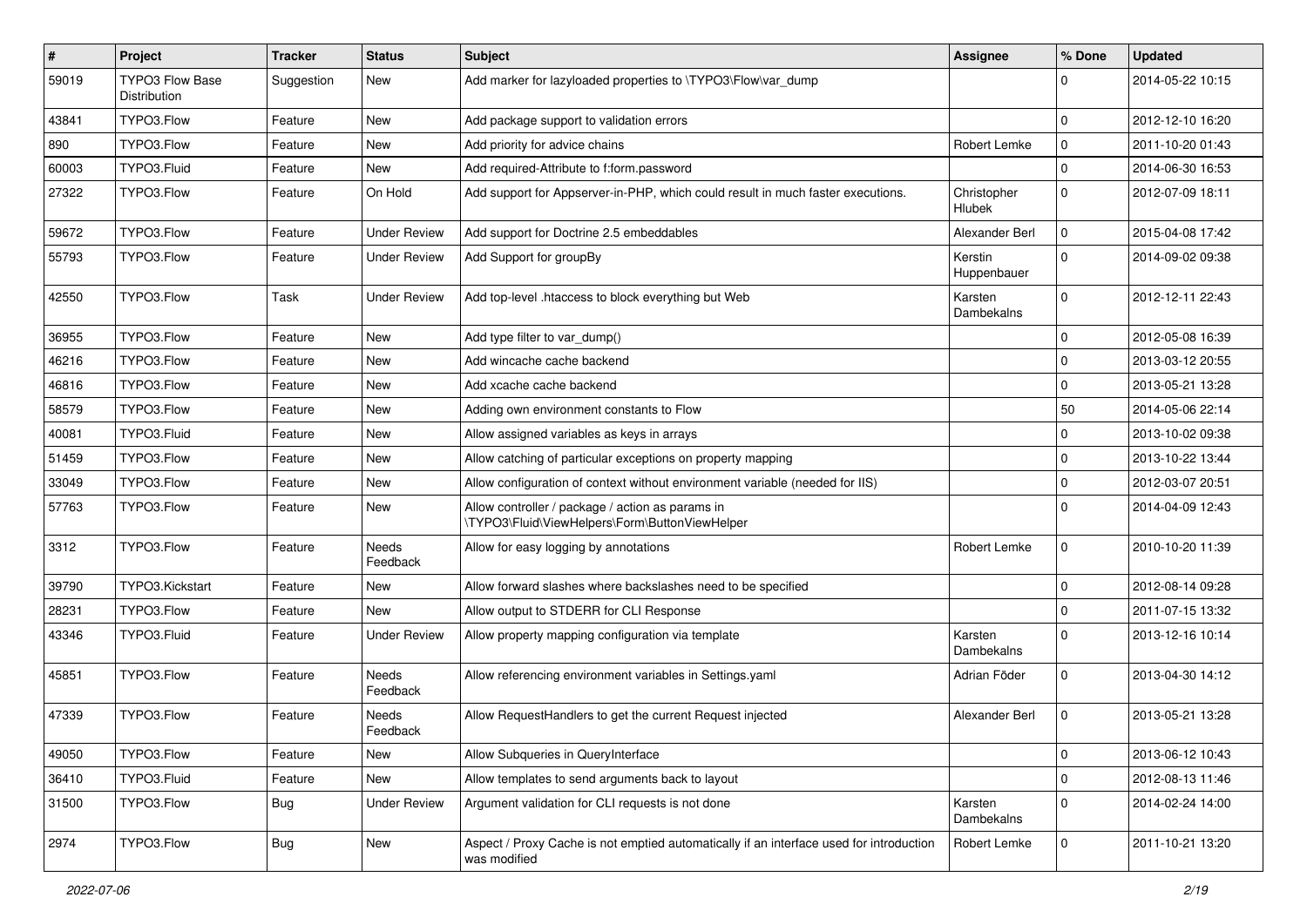| $\sharp$ | Project                                | <b>Tracker</b> | <b>Status</b>            | Subject                                                                  | <b>Assignee</b>         | % Done       | <b>Updated</b>   |
|----------|----------------------------------------|----------------|--------------------------|--------------------------------------------------------------------------|-------------------------|--------------|------------------|
| 42407    | TYPO3 Flow Base<br>Distribution        | Story          | New                      | Asset Management                                                         |                         | $\Omega$     | 2012-10-26 09:02 |
| 48355    | TYPO3.Fluid                            | Feature        | New                      | Assign output of viewhelper to template variable for further processing. |                         | $\mathbf 0$  | 2013-07-06 18:05 |
| 55954    | TYPO3.Flow                             | <b>Bug</b>     | New                      | Associations to ValueObjects should not be cascade all'd                 |                         | $\mathbf 0$  | 2015-02-05 11:00 |
| 12863    | TYPO3.Fluid                            | <b>Bug</b>     | New                      | Attributes of a viewhelper can't contain a '-'                           | Sebastian<br>Kurfuerst  | $\mathbf{0}$ | 2011-10-21 13:37 |
| 36508    | TYPO3.Flow                             | <b>Bug</b>     | New                      | AuthenticationProvider Request Patterns                                  |                         | $\mathbf{0}$ | 2012-04-24 12:39 |
| 44684    | <b>TYPO3 Flow Base</b><br>Distribution | <b>Bug</b>     | New                      | Authorization header redirect in .htaccess strips the Basic-prefix       |                         | $\Omega$     | 2014-09-16 23:41 |
| 1785     | TYPO3.Flow                             | Feature        | New                      | Automatic garbage collection for expired cache entries                   |                         | $\mathbf 0$  | 2011-10-20 01:43 |
| 33587    | TYPO3.Flow                             | Feature        | New                      | Automatically remove unused Resources                                    |                         | $\mathbf 0$  | 2013-11-11 18:21 |
| 55199    | TYPO3.Flow                             | Feature        | New                      | Avoid Buffering of Shell output                                          |                         | $\mathbf{0}$ | 2014-03-31 12:34 |
| 32707    | TYPO3.Flow                             | <b>Bug</b>     | Accepted                 | <b>Bad Bad FileBackend</b>                                               | Karsten<br>Dambekalns   | $\mathbf{0}$ | 2013-05-21 13:33 |
| 46545    | TYPO3.Fluid                            | Feature        | <b>New</b>               | Better support for arrays in options of SelectViewHelper                 |                         | $\Omega$     | 2013-03-22 13:35 |
| 9950     | TYPO3.Fluid                            | Task           | New                      | Binding to nested arrays impossible for form-elements                    |                         | $\mathbf{0}$ | 2011-10-20 01:48 |
| 53189    | TYPO3.Flow                             | <b>Bug</b>     | New                      | Blog tutorial no longer works                                            | <b>Philipp Maier</b>    | $\mathbf 0$  | 2013-10-29 09:50 |
| 59023    | TYPO3.Flow                             | <b>Bug</b>     | New                      | BooleanConverter should not convert empty values to boolean              |                         | $\mathbf 0$  | 2014-06-10 14:04 |
| 50080    | TYPO3.Flow                             | <b>Bug</b>     | Needs<br>Feedback        | Broken concept for CLI/Web separation                                    | Karsten<br>Dambekalns   | $\Omega$     | 2013-08-13 08:42 |
| 54446    | TYPO3.Flow                             | <b>Bug</b>     | New                      | Cache filebackend 'include_once'                                         |                         | $\mathbf 0$  | 2014-01-29 15:22 |
| 42520    | TYPO3.Flow                             | Bug            | New                      | Cache must be flushed globally for package state changes                 |                         | $\mathbf 0$  | 2015-02-25 17:45 |
| 3291     | TYPO3.Fluid                            | Feature        | <b>Needs</b><br>Feedback | Cacheable viewhelpers                                                    |                         | $\Omega$     | 2012-11-29 17:00 |
| 60181    | TYPO3.Fluid                            | Feature        | <b>New</b>               | Caching mechanism for Fluid Views/Templates                              |                         | $\Omega$     | 2014-07-08 13:18 |
| 58744    | TYPO3.Flow                             | <b>Bug</b>     | New                      | Can not split configuration in settings.yaml                             |                         | $\mathbf{0}$ | 2014-05-14 12:06 |
| 52430    | TYPO3.Flow                             | <b>Bug</b>     | New                      | Cannot convert from UUID to auto-increment ID                            |                         | $\mathbf 0$  | 2013-10-01 15:48 |
| 28016    | TYPO3.Flow                             | Bug            | Needs<br>Feedback        | Cascade remove of cleared ArrayCollection                                | Karsten<br>Dambekalns   | $\Omega$     | 2013-02-14 20:46 |
| 41900    | TYPO3.Flow                             | Feature        | Accepted                 | Check for duplicate PSR-0 autoload namespaces                            | Christian Jul<br>Jensen | $\Omega$     | 2013-05-21 13:28 |
| 30933    | TYPO3.Flow                             | Feature        | Needs<br>Feedback        | Check for unique constraints on add()                                    | Karsten<br>Dambekalns   | $\mathbf 0$  | 2014-10-01 12:36 |
| 41414    | TYPO3.Flow                             | Task           | Needs<br>Feedback        | Check packageKey naming / file structure below Packages/Vendor           |                         | $\mathbf 0$  | 2012-11-07 11:39 |
| 8463     | TYPO3.Flow                             | Feature        | New                      | Check security policy for objects reconstituted in the session scope     |                         | $\mathbf 0$  | 2010-10-20 11:39 |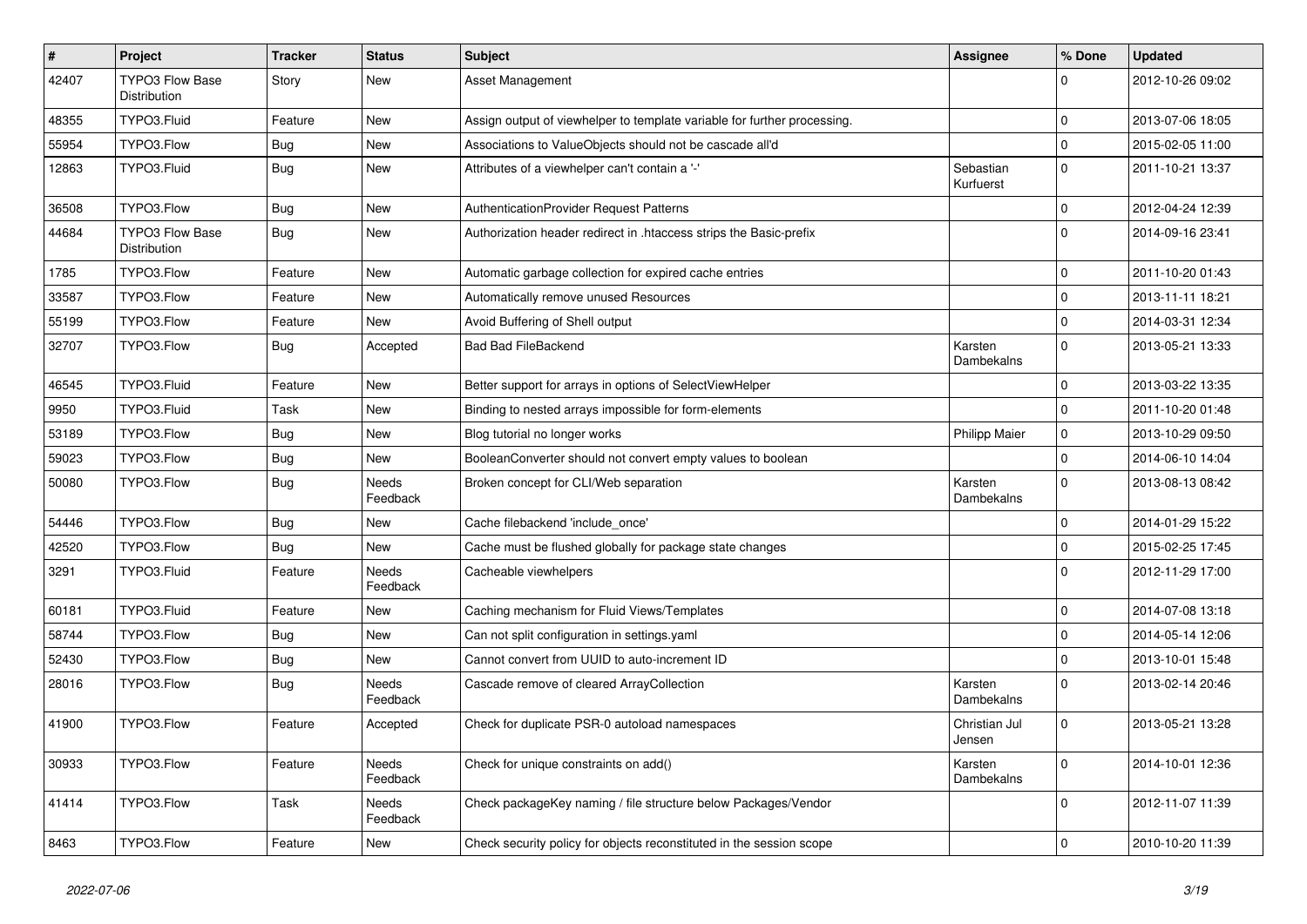| $\pmb{\#}$ | Project                                       | <b>Tracker</b> | <b>Status</b>       | <b>Subject</b>                                                                                                    | <b>Assignee</b>             | % Done              | <b>Updated</b>   |
|------------|-----------------------------------------------|----------------|---------------------|-------------------------------------------------------------------------------------------------------------------|-----------------------------|---------------------|------------------|
| 8462       | TYPO3.Flow                                    | Feature        | New                 | Check subobjects in query rewriting                                                                               |                             | $\Omega$            | 2010-10-20 11:39 |
| 38130      | TYPO3.Fluid                                   | Feature        | New                 | Checkboxes and multiple select fields should have an assignable default value                                     |                             | $\Omega$            | 2012-06-17 09:54 |
| 36662      | TYPO3.Fluid                                   | <b>Bug</b>     | Needs<br>Feedback   | Checked state isn't always correct when property is collection                                                    | Kevin Ulrich<br>Moschallski | $\Omega$            | 2013-08-14 15:39 |
| 52509      | <b>TYPO3 Flow Base</b><br><b>Distribution</b> | Bug            | New                 | Child-Object's Identifier get's lost on Form-Submission with Validation Error                                     |                             | $\Omega$            | 2013-10-03 16:18 |
| 39432      | <b>TYPO3 Flow Base</b><br>Distribution        | Task           | New                 | Clarify introducing properties                                                                                    |                             | $\mathbf 0$         | 2012-07-31 23:34 |
| 52909      | TYPO3.Flow                                    | <b>Bug</b>     | New                 | Class Loader fallback to non-proxy hides fatal errors                                                             |                             | $\pmb{0}$           | 2013-10-17 11:24 |
| 53533      | TYPO3.Flow                                    | <b>Bug</b>     | New                 | Class reflection assumes reverse PSR-0, can lead to fail in autoloader                                            |                             | $\mathsf{O}\xspace$ | 2013-11-11 21:05 |
| 26664      | TYPO3.Fluid                                   | Task           | New                 | Clean up Form ViewHelpers                                                                                         |                             | 75                  | 2012-06-20 11:37 |
| 47052      | <b>TYPO3 Flow Base</b><br>Distribution        | <b>Bug</b>     | New                 | Clear doctrine caches after migration applied                                                                     |                             | $\Omega$            | 2013-04-08 18:30 |
| 58622      | TYPO3.Flow                                    | Feature        | New                 | Clearer Exception: Array to string conversion                                                                     |                             | $\mathbf 0$         | 2016-06-13 18:15 |
| 51183      | <b>TYPO3 Flow Base</b><br>Distribution        | Task           | New                 | <b>CLI improvements</b>                                                                                           |                             | 50                  | 2015-02-25 17:45 |
| 30428      | TYPO3.Flow                                    | Feature        | New                 | Cloning of request arguments                                                                                      |                             | $\mathbf 0$         | 2011-09-29 13:26 |
| 48167      | TYPO3.Flow                                    | Feature        | Accepted            | Command line account and role browsing                                                                            | Adrian Föder                | $\mathbf{0}$        | 2013-05-21 13:28 |
| 51809      | TYPO3.Flow                                    | Bug            | Under Review        | Commit "[BUGFIX] Published resources don't support symlinks" produces an fatal error   Adrian Föder<br>on Windows |                             | 100                 | 2015-06-13 12:51 |
| 27561      | TYPO3.Flow                                    | Task           | Accepted            | Complete documentation                                                                                            |                             | 84                  | 2013-09-23 12:56 |
| 41843      | <b>TYPO3 Flow Base</b><br>Distribution        | <b>Bug</b>     | New                 | Composer and rename issues (umbrella issue)                                                                       |                             | 60                  | 2013-01-15 17:19 |
| 43621      | TYPO3.Flow                                    | <b>Bug</b>     | Under Review        | Composer installer overwrites Settings.yaml.example                                                               | Karsten<br>Dambekalns       | $\Omega$            | 2013-11-26 19:12 |
| 53961      | <b>TYPO3 Flow Base</b><br>Distribution        | <b>Bug</b>     | New                 | Composer installer scripts create a .Packages folder                                                              |                             | $\Omega$            | 2013-11-28 13:06 |
| 46910      | TYPO3.Flow                                    | Feature        | New                 | Composer integration - PackageStates.php                                                                          |                             | $\mathbf 0$         | 2013-05-21 13:28 |
| 47419      | <b>TYPO3 Flow Base</b><br><b>Distribution</b> | <b>Bug</b>     | New                 | Composer issues                                                                                                   |                             | $\Omega$            | 2013-08-14 15:34 |
| 57437      | TYPO3.Flow                                    | Bug            | New                 | Composer package replacement is not supported                                                                     |                             | $\mathbf 0$         | 2014-03-30 23:12 |
| 59442      | TYPO3.Flow                                    | <b>Bug</b>     | <b>Under Review</b> | Composite primary keys including foreign entity don't work                                                        |                             | $\mathbf 0$         | 2014-11-27 09:34 |
| 3755       | TYPO3.Flow                                    | Task           | New                 | Concurrency stress testing and cache mechanism                                                                    |                             | $\mathbf 0$         | 2010-10-20 11:39 |
| 29972      | TYPO3.Flow                                    | Feature        | <b>Under Review</b> | Configurable Redirects                                                                                            | <b>Tim Kandel</b>           | $\mathbf 0$         | 2013-10-02 15:43 |
| 7608       | TYPO3.Fluid                                   | Feature        | New                 | Configurable shorthand/object accessor delimiters                                                                 |                             | $\mathbf 0$         | 2013-11-07 14:08 |
| 33710      | TYPO3.Flow                                    | Feature        | New                 | Configuration based on Domain                                                                                     |                             | $\mathbf 0$         | 2012-02-06 16:08 |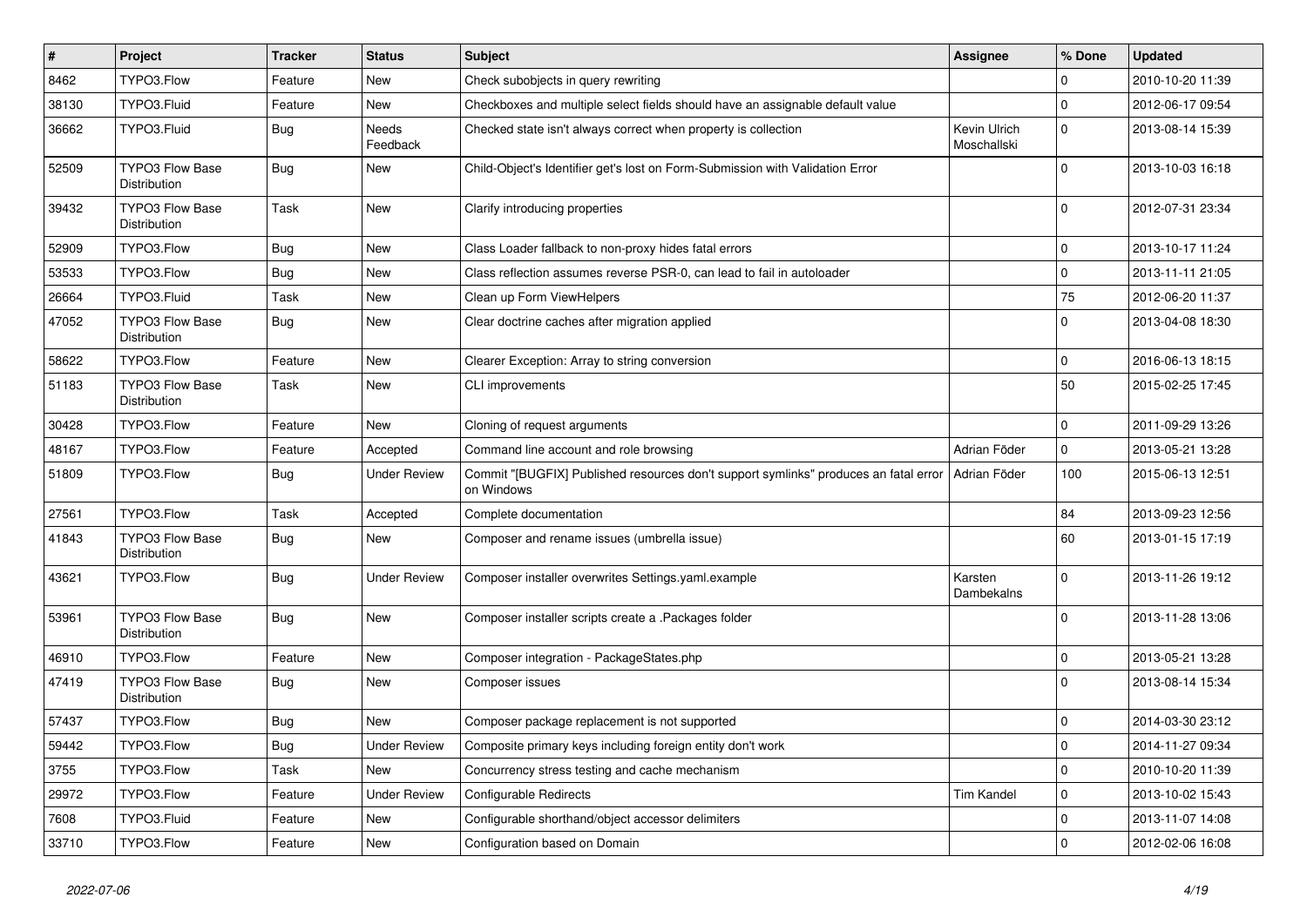| #     | Project                                | <b>Tracker</b> | <b>Status</b>       | <b>Subject</b>                                                                                 | <b>Assignee</b>       | % Done       | <b>Updated</b>   |
|-------|----------------------------------------|----------------|---------------------|------------------------------------------------------------------------------------------------|-----------------------|--------------|------------------|
| 48898 | TYPO3.Flow                             | <b>Bug</b>     | New                 | configuration for roles fails if one of Policy yaml files contain empty "roles array"          | Christian Müller      | $\Omega$     | 2013-06-05 19:06 |
| 53224 | TYPO3.Flow                             | <b>Bug</b>     | <b>New</b>          | Constructor in subclass breaks call chain leading to missing identifier / uuid                 |                       | $\Omega$     | 2013-10-30 12:06 |
| 31210 | TYPO3.Flow                             | <b>Bug</b>     | New                 | constructor of proxy class not compatible with interfaces defening a constructor               |                       | $\mathbf 0$  | 2011-11-07 22:02 |
| 42606 | TYPO3.Flow                             | <b>Bug</b>     | New                 | Content Security with nested objects                                                           |                       | $\Omega$     | 2012-12-13 12:35 |
| 57541 | TYPO3.Flow                             | <b>Bug</b>     | <b>Under Review</b> | Content Security: operands work intrinsically differently in Rewrite and Manual check          |                       | $\mathbf{0}$ | 2014-04-03 09:06 |
| 42601 | TYPO3.Flow                             | <b>Bug</b>     | <b>Under Review</b> | Content Security: QOM rewriting is omitted if used in certain cases in an Action<br>Controller | Robert Lemke          | 100          | 2013-08-14 15:35 |
| 33937 | TYPO3.Flow                             | Feature        | Accepted            | Convenience method to resolve public "resource://" paths                                       | Karsten<br>Dambekalns | $\Omega$     | 2014-04-15 11:40 |
| 56573 | TYPO3.Flow                             | <b>Bug</b>     | <b>New</b>          | Converting by Flow\Identity                                                                    |                       | $\Omega$     | 2014-04-09 13:10 |
| 41148 | TYPO3.Flow                             | <b>Bug</b>     | New                 | Converting of ValueObjects                                                                     |                       | $\Omega$     | 2012-12-13 12:35 |
| 47073 | TYPO3.Flow                             | <b>Bug</b>     | New                 | Cookie causes Error after Update                                                               |                       | $\Omega$     | 2014-12-16 11:59 |
| 65684 | TYPO3.Flow                             | Bug            | New                 | Could not acquire lock for ClassLoader cache creation                                          | Sebastian Heuer       | l 0          | 2015-03-12 15:07 |
| 3580  | TYPO3.Flow                             | Feature        | New                 | Create an administration panel for the FLOW3 Development context                               |                       | 0            | 2011-10-13 15:21 |
| 52640 | TYPO3.Fluid                            | Feature        | <b>Under Review</b> | Create an UnlessViewHelper as opposite to the IfViewHelper                                     | <b>Marc Neuhaus</b>   | $\Omega$     | 2014-08-01 09:02 |
| 30937 | TYPO3.Fluid                            | Bug            | New                 | CropViewHelper stringToTruncate can't be supplied so it can't be easily extended               |                       | 100          | 2011-10-21 13:37 |
| 27798 | TYPO3.Flow                             | <b>Bug</b>     | Accepted            | CSRF protection not working for forms in a plugin                                              |                       | $\Omega$     | 2013-08-14 15:35 |
| 3725  | TYPO3.Fluid                            | Feature        | New                 | <b>CSS Engine</b>                                                                              | Christian Müller      | $\mathbf 0$  | 2014-04-03 13:24 |
| 46066 | TYPO3.Flow                             | <b>Bug</b>     | New                 | Currency formatter uses wrong format for ISO 4217 currency codes                               |                       | $\mathbf 0$  | 2013-03-06 16:29 |
| 51286 | TYPO3.Flow                             | Task           | New                 | Custom error views should introduce a controller context somehow                               |                       | $\Omega$     | 2013-08-23 11:24 |
| 49806 | TYPO3.Flow                             | Task           | Accepted            | Date formatting should care about the time zone                                                | Adrian Föder          | $\mathbf 0$  | 2013-07-09 10:16 |
| 26986 | TYPO3.Flow                             | Feature        | Accepted            | Debug toolbar                                                                                  | Christian Müller      | $\mathbf{0}$ | 2012-06-08 20:41 |
| 58976 | TYPO3 Flow Base<br>Distribution        | Bug            | New                 | debug_backtrace                                                                                |                       | $\Omega$     | 2014-05-21 01:07 |
| 44712 | TYPO3.Flow                             | Task           | Accepted            | Decouple Argument-Building in the HTTP-Request-Constructor                                     |                       | $\Omega$     | 2013-01-23 11:19 |
| 47423 | <b>TYPO3 Flow Base</b><br>Distribution | Task           | <b>Under Review</b> | Decouple TYPO3.Party from Flow                                                                 | Christian Müller      | $\mathbf 0$  | 2013-04-22 09:34 |
| 54284 | TYPO3.Fluid                            | <b>Bug</b>     | New                 | Default Option for Switch/Case VH                                                              |                       | $\Omega$     | 2013-12-08 14:28 |
| 51312 | TYPO3.Flow                             | <b>Bug</b>     | New                 | Default php error handler generates warning (when loading<br>TYPO3\Flow\Error\Exception class) |                       | $\Omega$     | 2013-08-24 16:07 |
| 48430 | TYPO3.Flow                             | <b>Bug</b>     | New                 | Default validator-messages are not correctly formatted                                         |                       | $\mathbf 0$  | 2013-05-22 00:36 |
| 1907  | TYPO3.Fluid                            | Feature        | New                 | Default values for view helpers based on context                                               |                       | $\mathbf 0$  | 2014-03-10 17:53 |
| 44244 | TYPO3.Flow                             | <b>Bug</b>     | New                 | defaultOrderings aren't applied on related objects                                             |                       | $\mathbf 0$  | 2013-01-09 18:41 |
| 45164 | TYPO3 Flow Base<br>Distribution        | Feature        | Accepted            | Define syntax for validation rules in YAML                                                     | Karsten<br>Dambekalns | $\mathbf 0$  | 2013-02-05 10:52 |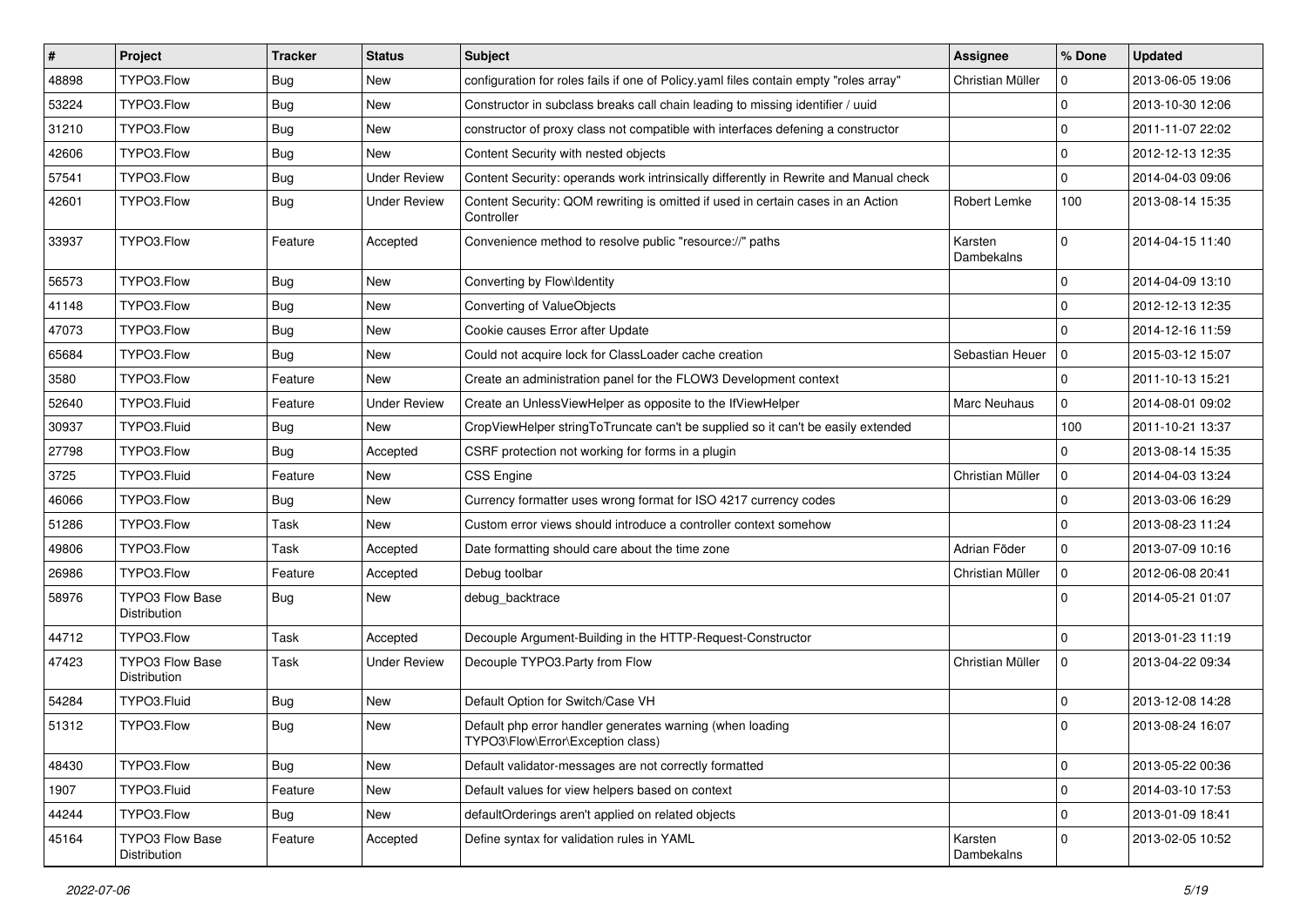| $\#$  | Project                                | <b>Tracker</b> | <b>Status</b>            | <b>Subject</b>                                                                                          | <b>Assignee</b>       | % Done         | <b>Updated</b>   |
|-------|----------------------------------------|----------------|--------------------------|---------------------------------------------------------------------------------------------------------|-----------------------|----------------|------------------|
| 47638 | <b>TYPO3 Flow Base</b><br>Distribution | <b>Bug</b>     | New                      | Delete a ValueObject by its identity                                                                    |                       | 0              | 2013-04-27 13:14 |
| 35831 | TYPO3.Flow                             | <b>Bug</b>     | New                      | Deleting or unpublishing of a resource deletes all published symlinks<br>(Web/_Resources/Persistent)    |                       | $\Omega$       | 2012-04-11 09:31 |
| 29425 | TYPO3.Flow                             | Bug            | New                      | Deletion of a blog post with resources fails with FK constraint error                                   |                       | $\mathbf 0$    | 2011-10-21 13:20 |
| 5442  | TYPO3.Flow                             | Feature        | New                      | Destroy session / logout user on deleting an account                                                    | Andreas Förthner   0  |                | 2012-10-25 08:46 |
| 45611 | TYPO3.Flow                             | <b>Bug</b>     | New                      | Destruction of session after logout should be configurable                                              |                       | $\mathbf 0$    | 2013-02-19 16:41 |
| 46823 | TYPO3.Flow                             | Task           | Accepted                 | Detect APC and APCu correctly                                                                           |                       | $\mathbf 0$    | 2013-09-18 09:28 |
| 30890 | TYPO3.Flow                             | Feature        | Accepted                 | Developer Toolbar                                                                                       | Christian Müller      | $\mathbf 0$    | 2013-05-21 13:28 |
| 46425 | TYPO3.Flow                             | Task           | <b>Under Review</b>      | DI proxy classes use raw reflection instead of RelfectionService                                        | Christian Müller      | $\mathbf 0$    | 2013-08-14 15:35 |
| 50255 | <b>TYPO3 Flow Base</b><br>Distribution | <b>Bug</b>     | New                      | Different collations runnig migrate/update                                                              |                       | $\Omega$       | 2013-11-16 23:05 |
| 50130 | <b>TYPO3 Flow Base</b><br>Distribution | <b>Bug</b>     | <b>Needs</b><br>Feedback | Different fallback for php.exe on windows                                                               |                       | $\Omega$       | 2013-07-21 21:43 |
| 55831 | TYPO3.Flow                             | Feature        | New                      | Different scenarios for session settings                                                                |                       | $\mathbf 0$    | 2014-02-10 11:21 |
| 54146 | TYPO3.Flow                             | <b>Bug</b>     | New                      | Different sorting of arguments in ACL Patterns doesnt work                                              | Christian Müller      | 0              | 2013-12-02 19:23 |
| 58408 | TYPO3.Flow                             | Task           | New                      | Disable manualy persisting                                                                              |                       | $\mathbf 0$    | 2014-05-02 10:58 |
| 37354 | TYPO3.Flow                             | <b>Bug</b>     | Accepted                 | Do not apply generateValueHash() and generateUuid() if custom identifier is used                        | Karsten<br>Dambekalns | $\mathbf 0$    | 2012-07-10 08:30 |
| 51188 | TYPO3.Flow                             | Bug            | New                      | Doctrine does not respect AOP-injected properties                                                       |                       | $\mathbf 0$    | 2013-12-07 11:13 |
| 51489 | TYPO3.Flow                             | <b>Bug</b>     | New                      | Doctrine\Common\Annotations\AnnotationException thrown in file<br>AnnotationException.php               |                       | $\Omega$       | 2014-02-06 10:20 |
| 42465 | TYPO3.Flow                             | Task           | New                      | Document i18n settings                                                                                  |                       | $\mathbf 0$    | 2013-08-14 15:35 |
| 44148 | TYPO3.Flow                             | <b>Bug</b>     | New                      | Documentation for executeCommand() needs clarification                                                  |                       | $\mathbf 0$    | 2013-08-14 15:35 |
| 40802 | TYPO3.Flow                             | <b>Bug</b>     | Accepted                 | Documentation mistake (authentication)                                                                  | Karsten<br>Dambekalns | $\mathbf 0$    | 2014-03-20 14:13 |
| 50115 | TYPO3.Flow                             | Feature        | Under Review             | During the policy loading, we need to take care if class exist                                          | Dominique Feyer   0   |                | 2013-10-04 10:23 |
| 35030 | TYPO3.Flow                             | Feature        | Under Review             | Dynamic locale detection                                                                                | Karsten<br>Dambekalns | $\mathbf 0$    | 2013-09-26 18:08 |
| 49025 | TYPO3.Flow                             | Task           | Under Review             | Dynamic locale detection / determination                                                                | Adrian Föder          | $\mathbf 0$    | 2013-12-28 10:48 |
| 45345 | TYPO3.Fluid                            | Feature        | Needs<br>Feedback        | Easy to use comments for fluid that won't show in output                                                |                       |                | 2013-03-26 20:40 |
| 37212 | TYPO3.Flow                             | Feature        | Accepted                 | Edge Side Includes (ESI)                                                                                | Robert Lemke          | $\mathbf 0$    | 2013-05-21 13:28 |
| 46716 | TYPO3.Flow                             | Bug            | New                      | Empty class names in Dependencylnjection proxy code when using Caches /<br>Factory-created dependencies |                       | $\overline{0}$ | 2013-05-21 13:22 |
| 46289 | TYPO3.Fluid                            | <b>Bug</b>     | Needs<br>Feedback        | Enable Escaping Interceptor in XML request format                                                       |                       | $\mathbf 0$    | 2013-08-14 15:35 |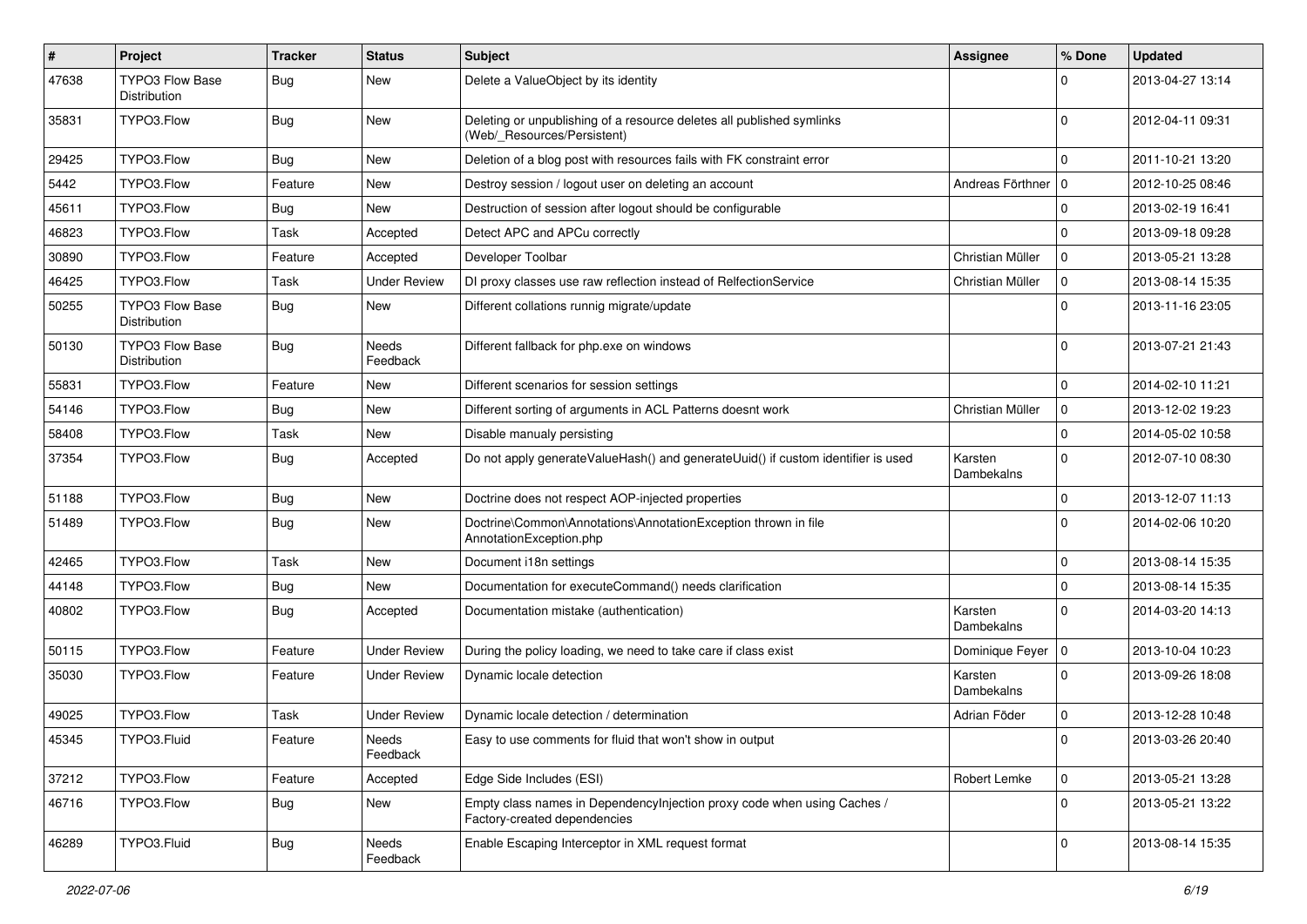| $\vert$ # | Project     | <b>Tracker</b> | <b>Status</b>       | <b>Subject</b>                                                                                               | <b>Assignee</b>       | % Done              | <b>Updated</b>   |
|-----------|-------------|----------------|---------------------|--------------------------------------------------------------------------------------------------------------|-----------------------|---------------------|------------------|
| 3587      | TYPO3.Flow  | Feature        | New                 | Enforce validation rules for value objects already in constructor                                            |                       | $\Omega$            | 2010-10-20 11:39 |
| 55870     | TYPO3.Flow  | Feature        | New                 | Enhance f:form.textfield or add a f:form.datefield VH with enhanced validation and<br>propertymapping        | Christian Müller      | $\mathbf 0$         | 2014-04-15 12:32 |
| 13045     | TYPO3.Fluid | <b>Bug</b>     | New                 | Entity decode of strings are different between if-conditions and output of variable                          |                       | $\mathbf 0$         | 2011-10-21 13:37 |
| 53177     | TYPO3.Flow  | Feature        | New                 | entity resource policy value support for `this`                                                              |                       | $\mathbf 0$         | 2014-05-20 09:22 |
| 47236     | TYPO3.Flow  | Bug            | Needs<br>Feedback   | Error at offset 6279 of 6338                                                                                 |                       | $\mathbf 0$         | 2014-02-14 09:35 |
| 43967     | TYPO3.Flow  | Bug            | New                 | Error in evaluating orphanRemoval in Flow Annotation driver                                                  |                       | $\mathbf 0$         | 2013-01-03 11:00 |
| 48873     | TYPO3.Flow  | Bug            | New                 | Error when calling resourceManager->deleteResource on unpublished Resource                                   |                       | $\mathbf 0$         | 2013-06-05 13:46 |
| 52536     | TYPO3.Fluid | <b>Bug</b>     | <b>Under Review</b> | Errorclass not set if no property-attribute set                                                              |                       | $\mathbf 0$         | 2016-01-06 10:02 |
| 37831     | TYPO3.Flow  | Task           | New                 | Evaluate using PHP 5.4's internal web server for Functional Testing                                          |                       | $\mathbf 0$         | 2012-06-08 09:27 |
| 45640     | TYPO3.Flow  | <b>Bug</b>     | New                 | Every relation is set to cascade=all if the related entity is no aggregate root                              |                       | $\mathbf 0$         | 2013-02-20 15:31 |
| 40410     | TYPO3.Flow  | <b>Bug</b>     | Needs<br>Feedback   | Exception when using Apc, Memcached of Redis cache backend for reflection status<br>and object configuration | Karsten<br>Dambekalns | $\Omega$            | 2012-10-25 15:56 |
| 33024     | TYPO3.Flow  | <b>Bug</b>     | Accepted            | Exception when validating a float in a Model with the Number validator                                       | Karsten<br>Dambekalns | $\Omega$            | 2012-03-07 22:08 |
| 52945     | TYPO3.Flow  | <b>Bug</b>     | New                 | Excluded classes should only be excluded from reflection but still autoloaded                                |                       | $\Omega$            | 2013-10-19 12:52 |
| 32607     | TYPO3.Flow  | Feature        | Needs<br>Feedback   | Export localized strings for JS consumption                                                                  | Karsten<br>Dambekalns | $\mathbf 0$         | 2013-05-21 13:28 |
| 45153     | TYPO3.Fluid | Feature        | New                 | f:be.menus.actionMenuItem - Detection of the current select option is insufficient                           |                       | $\Omega$            | 2013-02-04 23:17 |
| 62346     | TYPO3.Fluid | Feature        | New                 | f:comment should have high precende                                                                          |                       | $\Omega$            | 2014-10-20 11:33 |
| 49600     | TYPO3.Fluid | <b>Bug</b>     | New                 | f:form tag shown as a HTML on frontend                                                                       |                       | $\mathbf 0$         | 2013-12-04 13:04 |
| 58921     | TYPO3.Fluid | <b>Bug</b>     | New                 | f:form.* VHs crash if NOT inside f:form but followed by f:form                                               |                       | $\mathbf 0$         | 2014-05-19 15:29 |
| 31955     | TYPO3.Fluid | Feature        | New                 | f:uri.widget                                                                                                 |                       | $\mathbf 0$         | 2011-11-22 12:27 |
| 37619     | TYPO3.Fluid | Bug            | New                 | Fatal Error when using variable in name attribute of Section ViewHelper                                      |                       | $\Omega$            | 2012-05-30 23:17 |
| 53262     | TYPO3.Flow  | Bug            | New                 | FileBakend have some race condition                                                                          | Dominique Feyer   0   |                     | 2013-11-01 10:48 |
| 55306     | TYPO3.Flow  | Bug            | <b>Under Review</b> | Filenames should not exceed 255 characters                                                                   | Christian Müller      | $\mathbf 0$         | 2015-10-04 21:35 |
| 43192     | TYPO3.Flow  | Bug            | Accepted            | findByIdentifier() for non-persisted objects not working for custom identifier properties                    | Karsten<br>Dambekalns | $\Omega$            | 2013-05-21 13:28 |
| 36510     | TYPO3.Flow  | Feature        | New                 | <b>Firewall Redirect?</b>                                                                                    |                       | $\mathbf 0$         | 2012-04-24 12:57 |
| 58975     | TYPO3.Flow  | Bug            | New                 | Fix command for Linux in Qucikstart documentation                                                            |                       | 100                 | 2014-05-21 19:47 |
| 56856     | TYPO3.Flow  | <b>Bug</b>     | <b>Under Review</b> | Fix StandardView Template                                                                                    |                       | $\mathbf 0$         | 2015-02-25 11:25 |
| 59366     | TYPO3.Flow  | <b>Bug</b>     | <b>Under Review</b> | fix* lifecycle callbacks should not be registered for unproxied entities                                     |                       | $\mathsf{O}\xspace$ | 2014-11-27 09:41 |
| 55937     | TYPO3.Flow  | <b>Bug</b>     | New                 | FlashMessage queue is lost                                                                                   |                       | 0                   | 2014-02-12 17:03 |
| 56544     | TYPO3.Flow  | <b>Bug</b>     | New                 | FLOW Exception on tar package inclusion via composer                                                         |                       | $\mathbf 0$         | 2014-03-20 14:38 |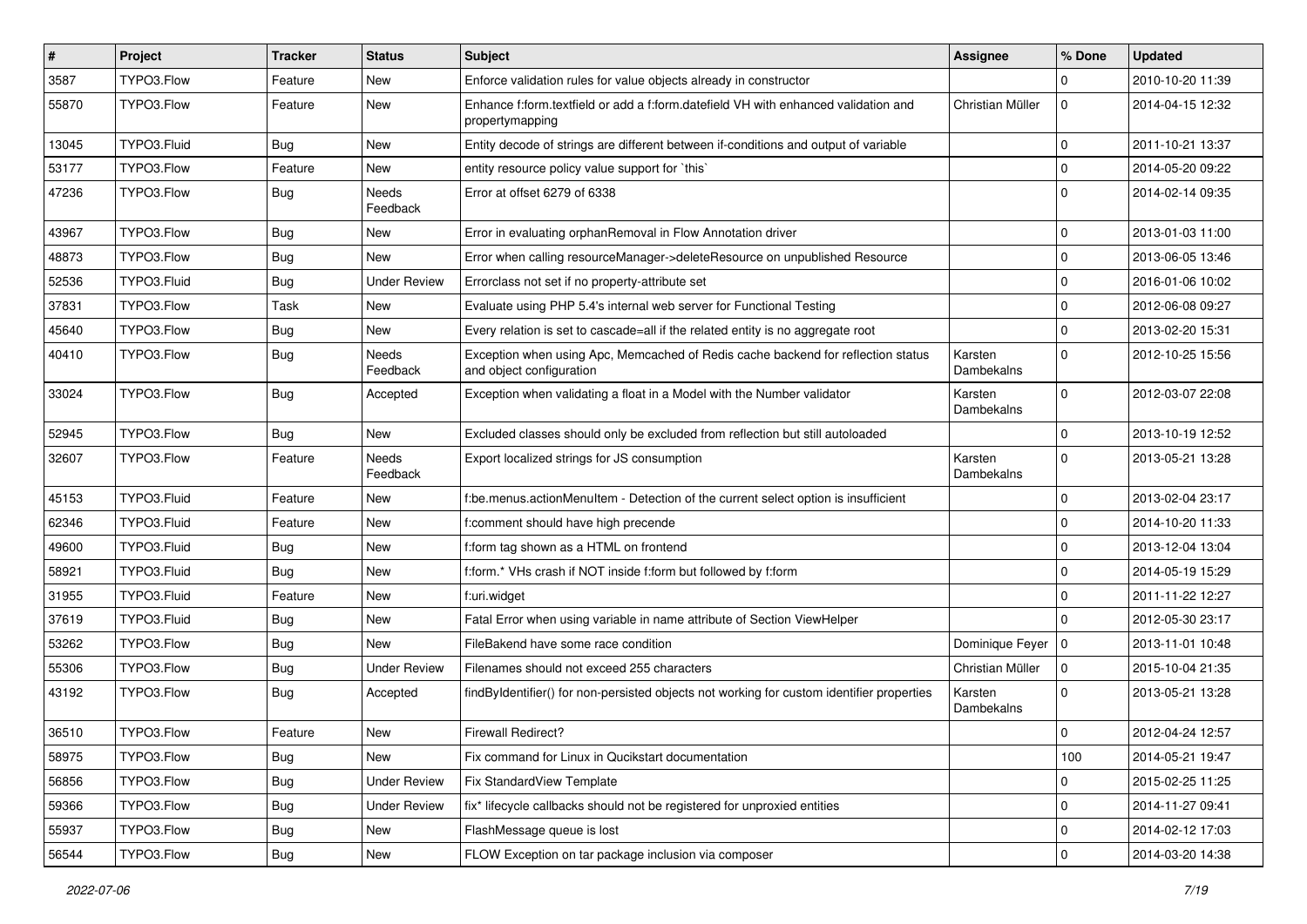| $\sharp$ | Project                                | <b>Tracker</b> | <b>Status</b>       | <b>Subject</b>                                                                                       | <b>Assignee</b>        | % Done       | <b>Updated</b>   |
|----------|----------------------------------------|----------------|---------------------|------------------------------------------------------------------------------------------------------|------------------------|--------------|------------------|
| 32574    | TYPO3.Flow                             | <b>Bug</b>     | Accepted            | FLOW3 enters fork bombs when using cgi-fcgi vs cli                                                   | Karsten<br>Dambekalns  | 0            | 2012-03-07 17:21 |
| 10472    | TYPO3.Fluid                            | Feature        | New                 | Fluid Standalone distribution                                                                        |                        | $\mathbf 0$  | 2012-10-16 15:17 |
| 9005     | TYPO3.Fluid                            | Feature        | Accepted            | Fluid Template Analyzer (FTA)                                                                        | Sebastian<br>Kurfuerst | 20           | 2011-05-06 11:03 |
| 3306     | TYPO3.Flow                             | Feature        | Accepted            | Flush routes cache automatically on class file modifications                                         | Robert Lemke           | $\mathbf 0$  | 2013-05-06 12:34 |
| 49038    | TYPO3.Fluid                            | <b>Bug</b>     | New                 | form.select does not select the first item if prependOptionValue is used                             |                        | $\mathbf 0$  | 2013-06-11 22:11 |
| 8648     | TYPO3.Fluid                            | <b>Bug</b>     | New                 | format.crop ViewHelper should support all features of the crop stdWrap function                      |                        | $\mathbf 0$  | 2011-10-21 13:37 |
| 58983    | TYPO3.Fluid                            | <b>Bug</b>     | New                 | format.date does not respect linebreaks and throws exception                                         |                        | $\Omega$     | 2014-05-21 10:00 |
| 47669    | TYPO3.Fluid                            | Task           | New                 | FormViewHelper does not define the default request method                                            |                        | $\mathbf 0$  | 2013-04-28 16:39 |
| 58862    | TYPO3.Fluid                            | <b>Bug</b>     | Needs<br>Feedback   | FormViewHelper doesn't accept NULL as value for \$arguments                                          | Bastian<br>Waidelich   | $\mathbf 0$  | 2014-06-04 12:49 |
| 5636     | TYPO3.Fluid                            | Task           | <b>Under Review</b> | Form_RadioViewHelper and CheckBoxViewHelper miss check for existing object<br>before it is accessed. |                        | $\mathbf{0}$ | 2013-11-22 17:14 |
| 30424    | TYPO3.Flow                             | <b>Bug</b>     | New                 | Forward object arguments with changes                                                                |                        | $\mathbf 0$  | 2011-10-21 13:20 |
| 58193    | TYPO3.Flow                             | <b>Bug</b>     | <b>Under Review</b> | Forward-port changelogs to master branch                                                             | Karsten<br>Dambekalns  | $\mathbf 0$  | 2014-05-23 18:11 |
| 45394    | TYPO3.Fluid                            | Task           | New                 | Forwardport Unit test for standalone view                                                            |                        | $\mathbf 0$  | 2013-02-11 22:39 |
| 47487    | TYPO3.Flow                             | <b>Bug</b>     | New                 | Functional test classes in package without classes are not compiled                                  |                        | 0            | 2013-05-21 12:19 |
| 33308    | <b>TYPO3 Flow Base</b><br>Distribution | Task           | New                 | General date and time handling rules                                                                 |                        | $\Omega$     | 2012-03-06 16:05 |
| 31002    | TYPO3.Flow                             | <b>Bug</b>     | New                 | Generated __sleep method handles static properties as members.                                       |                        | $\mathbf 0$  | 2011-10-21 13:20 |
| 37352    | TYPO3.Flow                             | <b>Bug</b>     | <b>Under Review</b> | generateValueHash() should use getIdentifierByObject()                                               | Karsten<br>Dambekalns  | $\mathbf 0$  | 2013-05-21 13:28 |
| 46010    | TYPO3.Flow                             | <b>Bug</b>     | New                 | Generating a DiscriminatorMap with base class in different namespace does not work                   |                        | $\Omega$     | 2013-03-04 12:30 |
| 47429    | TYPO3.Flow                             | <b>Bug</b>     | New                 | Global policy files no longer allowed                                                                |                        | $\mathbf 0$  | 2013-07-14 19:20 |
| 56602    | TYPO3.Flow                             | Major Feature  | New                 | Handling Of Multi Identity Entities                                                                  |                        | $\mathbf 0$  | 2014-04-09 13:10 |
| 38875    | <b>TYPO3 Flow Base</b><br>Distribution | Suggestion     | New                 | Have a Translator object available in action controllers                                             |                        | $\Omega$     | 2012-07-11 15:00 |
| 59057    | TYPO3.Fluid                            | <b>Bug</b>     | Under Review        | Hidden empty value fields shoud be disabled when related field is disabled                           | Bastian<br>Waidelich   | $\Omega$     | 2014-06-18 17:23 |
| 58184    | TYPO3.Flow                             | Major Feature  | New                 | HTTP request argument building for different use cases                                               |                        | 0            | 2014-04-25 11:30 |
| 36495    | TYPO3.Flow                             | <b>Bug</b>     | New                 | HTTP Response is sent before persistence preventing Exceptions to be displayed on<br>redirect        |                        | 0            | 2012-04-24 00:28 |
| 28136    | TYPO3.Flow                             | Feature        | New                 | HTTP Semantics for Transactions and more                                                             |                        | 0            | 2012-05-21 16:15 |
| 51763    | TYPO3.Flow                             | Bug            | New                 | HttpRequest always returns content of the current request                                            |                        | $\mathbf 0$  | 2015-02-20 12:53 |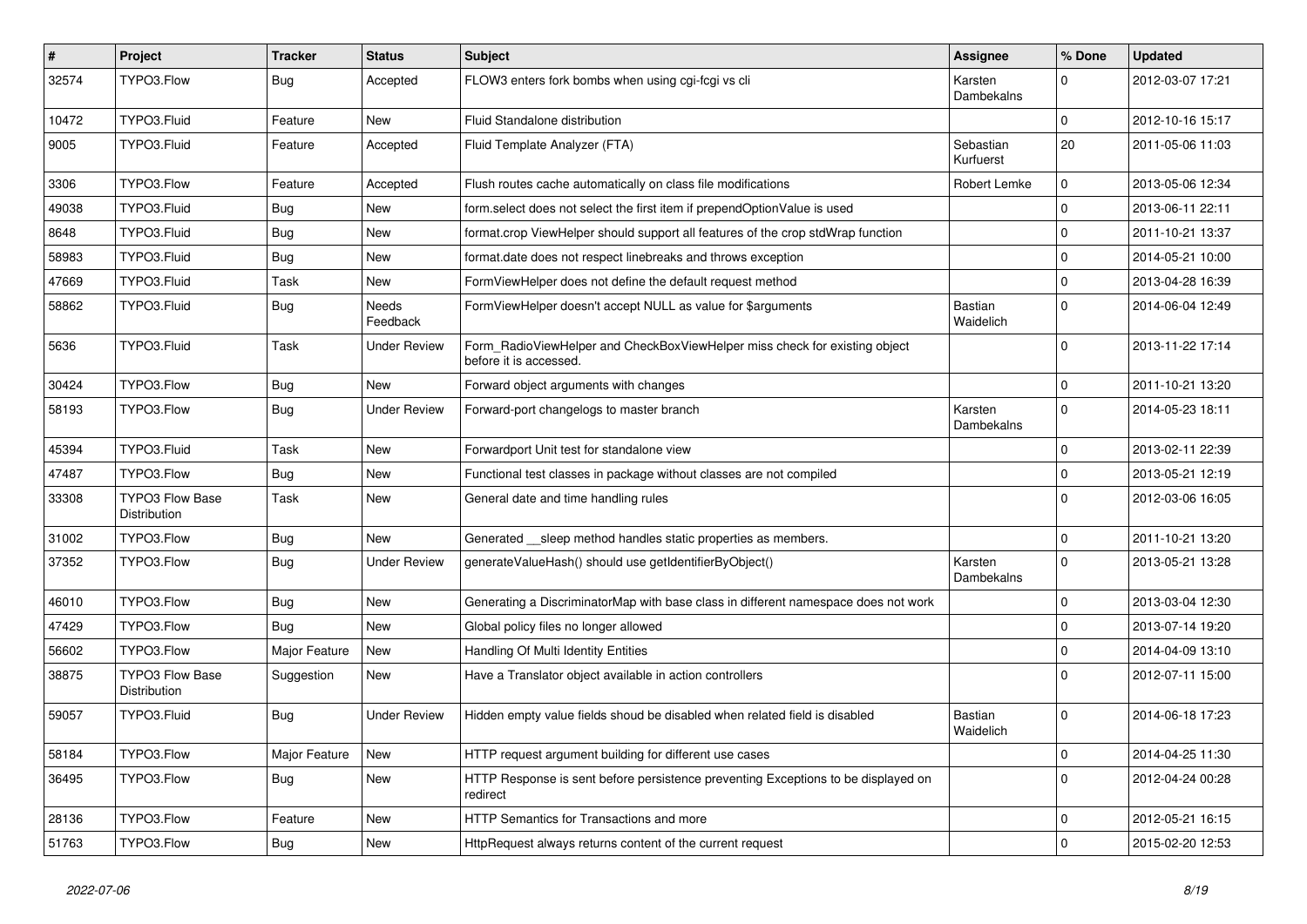| #     | Project     | <b>Tracker</b> | <b>Status</b>            | <b>Subject</b>                                                                                        | <b>Assignee</b>              | % Done         | <b>Updated</b>   |
|-------|-------------|----------------|--------------------------|-------------------------------------------------------------------------------------------------------|------------------------------|----------------|------------------|
| 59084 | TYPO3.Flow  | <b>Bug</b>     | New                      | if 403 Exception show reason                                                                          |                              | $\Omega$       | 2014-05-24 18:20 |
| 41533 | TYPO3.Flow  | <b>Bug</b>     | <b>Needs</b><br>Feedback | Ignored object-validation in editAction when redirecting back from updateAction                       |                              | $\Omega$       | 2012-10-10 09:27 |
| 48596 | TYPO3.Flow  | <b>Bug</b>     | <b>Under Review</b>      | Ignored Tags configuration should be easier to configure from packages                                | Alexander Berl               | $\mathbf 0$    | 2015-02-14 13:00 |
| 32105 | TYPO3.Flow  | <b>Bug</b>     | New                      | Ignore Validation ignored if ACL is set for this controller action                                    |                              | $\Omega$       | 2011-11-26 11:22 |
| 56639 | TYPO3.Flow  | Feature        | New                      | Implement "getPrivateStorageUriByResource()" for recieving (image-) file URIs                         | Robert Lemke                 | $\mathbf 0$    | 2014-03-07 10:06 |
| 38379 | TYPO3.Eel   | Feature        | New                      | Implement a Eel-ViewHelper                                                                            |                              | $\Omega$       | 2013-04-08 11:03 |
| 6602  | TYPO3.Flow  | Feature        | New                      | Implement after invocation handling                                                                   | Andreas Förthner   0         |                | 2011-01-07 11:15 |
| 38065 | TYPO3.Flow  | Feature        | New                      | Implement content security for DQL queries                                                            | Andreas Förthner   0         |                | 2013-05-21 13:28 |
| 3621  | TYPO3.Flow  | Feature        | New                      | Implement dynamic firewall filter registration                                                        | Andreas Förthner   0         |                | 2012-05-21 16:15 |
| 6178  | TYPO3.Flow  | Feature        | New                      | Implement FileType and FileSize validators                                                            |                              | $\Omega$       | 2010-10-20 11:39 |
| 35709 | TYPO3.Flow  | Task           | New                      | Implement global Command aliases                                                                      |                              | $\Omega$       | 2013-08-19 14:33 |
| 6712  | TYPO3.Flow  | Feature        | Accepted                 | Implement mixin support                                                                               | Robert Lemke                 | $\mathbf 0$    | 2011-11-08 00:18 |
| 32985 | TYPO3.Flow  | Feature        | New                      | Implement Processing Rules when merging numerically-indexed arrays                                    |                              | $\mathbf 0$    | 2012-05-30 09:35 |
| 33258 | TYPO3.Flow  | Major Feature  | Accepted                 | Implement support for Assetic                                                                         |                              | $\Omega$       | 2014-02-24 08:05 |
| 3585  | TYPO3.Flow  | Major Feature  | New                      | Implement support for value objects                                                                   |                              | $\Omega$       | 2013-02-20 14:45 |
| 3619  | TYPO3.Flow  | Feature        | New                      | Implement System Policy Support/System Security                                                       | Andreas Förthner   0         |                | 2012-05-21 16:15 |
| 46063 | TYPO3.Flow  | Feature        | New                      | Implement username password provider with "remember me" persistent cookie                             | Christopher<br><b>Hlubek</b> | $\mathbf{0}$   | 2014-09-23 00:26 |
| 47950 | TYPO3.Flow  | <b>Bug</b>     | New                      | import of remote resources                                                                            |                              | $\Omega$       | 2013-05-21 11:52 |
| 46120 | TYPO3.Flow  | <b>Bug</b>     | New                      | Important step missing in the installation chapter                                                    |                              | $\mathbf 0$    | 2013-03-08 10:23 |
| 50382 | TYPO3.Flow  | Task           | New                      | Impossible to use arguments in CLI that are added by overriding<br>initializeCommandMethodArguments() |                              | $\Omega$       | 2013-08-19 14:32 |
| 41832 | TYPO3.Flow  | Task           | New                      | Improve error handling for incompatible packages                                                      | Christian Jul<br>Jensen      | $\mathbf 0$    | 2012-10-10 14:44 |
| 46009 | TYPO3.Flow  | Task           | New                      | Improve error message for missing class in Flow annotation driver                                     |                              | $\Omega$       | 2013-03-04 12:25 |
| 36840 | TYPO3.Flow  | Task           | Accepted                 | Improve exception for wrong locales                                                                   | Karsten<br>Dambekalns        | $\Omega$       | 2012-06-25 18:47 |
| 32035 | TYPO3.Fluid | Task           | New                      | Improve fluid error messages                                                                          |                              | $\mathbf 0$    | 2012-01-27 15:59 |
| 58773 | TYPO3.Flow  | Bug            | Accepted                 | Improve NoMatchingRouteException                                                                      | Bastian<br>Waidelich         | 0              | 2014-05-13 15:59 |
| 4704  | TYPO3.Fluid | Feature        | New                      | Improve parsing exception messages                                                                    |                              | $\mathbf 0$    | 2012-07-11 19:00 |
| 35970 | TYPO3.Flow  | Task           | New                      | Improve performance of Utility/Arrays::integerExplode by using array_map                              |                              | $\Omega$       | 2012-04-13 15:38 |
| 51811 | TYPO3.Flow  | <b>Bug</b>     | New                      | Improve session handle when the authenticated account is removed from persitance                      | Dominique Feyer   0          |                | 2014-03-27 12:21 |
| 51530 | TYPO3.Flow  | Task           | New                      | Improve speed of Files::readDirectoryRecursively using RecursiveDirectoryIterator?                    |                              | $\overline{0}$ | 2013-08-29 19:49 |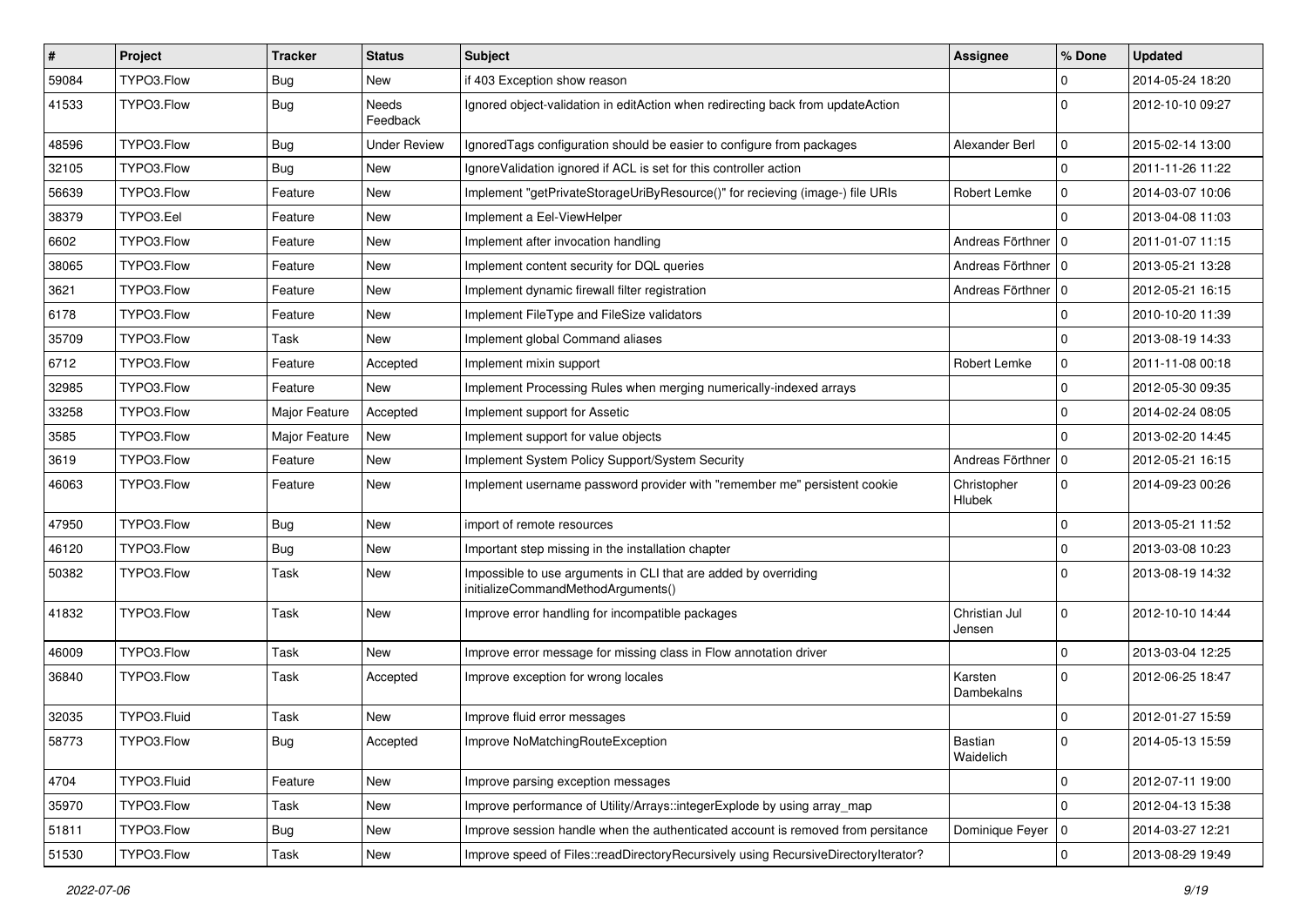| $\vert$ # | Project                                       | <b>Tracker</b> | <b>Status</b>       | Subject                                                                                       | <b>Assignee</b>              | % Done      | <b>Updated</b>   |
|-----------|-----------------------------------------------|----------------|---------------------|-----------------------------------------------------------------------------------------------|------------------------------|-------------|------------------|
| 28553     | TYPO3.Fluid                                   | <b>Bug</b>     | New                 | improve XHProf test setup                                                                     |                              | 0           | 2011-10-21 13:37 |
| 56237     | TYPO3.Fluid                                   | Task           | New                 | in-line (Condition) ViewHelpers should not evaluate on parsing                                |                              | $\mathbf 0$ | 2014-02-24 13:47 |
| 43541     | TYPO3.Flow                                    | Bug            | New                 | Incomplete classes path detection for PSR-0                                                   |                              | $\mathbf 0$ | 2013-08-14 15:35 |
| 37372     | TYPO3.Flow                                    | Feature        | Accepted            | Inheritance in ORM should be configured automatically                                         | Karsten<br>Dambekalns        | $\Omega$    | 2013-05-21 13:28 |
| 37571     | TYPO3.Flow                                    | Bug            | New                 | Inherited proxies fail when implementing clone                                                |                              | $\mathbf 0$ | 2012-06-04 12:15 |
| 58494     | TYPO3.Flow                                    | <b>Bug</b>     | Needs<br>Feedback   | Inifinite redirects if index.php presents in URI                                              | <b>Bastian</b><br>Waidelich  | $\Omega$    | 2014-05-25 11:29 |
| 29794     | TYPO3.Kickstart                               | Feature        | New                 | Initialize collections in generated models                                                    |                              | $\mathbf 0$ | 2011-09-14 23:23 |
| 41807     | TYPO3.Flow                                    | Task           | <b>Under Review</b> | Initialize the eventmanager in the EntityManagerInterface                                     |                              | $\mathbf 0$ | 2013-05-21 13:28 |
| 27088     | TYPO3.Flow                                    | Bug            | On Hold             | initializeObject() is called too early when reconstructing entities                           |                              | $\mathbf 0$ | 2013-04-08 17:53 |
| 54593     | <b>TYPO3 Flow Base</b><br><b>Distribution</b> | <b>Bug</b>     | New                 | ini_get return value has changed for PHP >=5.3.0 -> changed check-implementation<br>needed!   |                              | $\Omega$    | 2013-12-25 02:48 |
| 33293     | TYPO3.Flow                                    | <b>Bug</b>     | New                 | Injection to private variable results in injection of the the wrong class                     |                              | $\mathbf 0$ | 2012-01-18 16:41 |
| 53180     | <b>TYPO3 Flow Base</b><br>Distribution        | <b>Bug</b>     | New                 | InjectSettings doesnt work on inheritance (Level 2)                                           |                              | $\Omega$    | 2013-11-26 21:46 |
| 57885     | TYPO3.Fluid                                   | <b>Bug</b>     | New                 | Inputs are cleared from a second form if the first form produced a vallidation error          |                              | $\mathbf 0$ | 2014-04-14 00:00 |
| 28964     | TYPO3 Flow Base<br>Distribution               | Feature        | New                 | Integrate Behat tool for BDD                                                                  |                              | $\Omega$    | 2011-08-13 16:03 |
| 55008     | TYPO3.Fluid                                   | <b>Bug</b>     | <b>Under Review</b> | Interceptors should be used in Partials                                                       | Christian Müller             | $\mathbf 0$ | 2014-01-15 08:44 |
| 57450     | TYPO3.Flow                                    | Bug            | New                 | International E-Mail addresses (umlauts, etc.) are not validated correctly                    |                              | $\Omega$    | 2014-04-30 14:58 |
| 6601      | TYPO3.Flow                                    | Task           | On Hold             | Introduce a new roles definition syntax including runtime constraints                         | Andreas Förthner   0         |             | 2010-10-20 11:39 |
| 48409     | TYPO3.Flow                                    | Feature        | New                 | Introduce new Annotation "Slot" for wiring signal and slots                                   |                              | $\mathbf 0$ | 2013-05-23 19:02 |
| 27045     | TYPO3.Flow                                    | <b>Bug</b>     | New                 | Introduced properties are not available in the reflection service during a compile run        |                              | $\mathbf 0$ | 2013-12-07 11:14 |
| 57815     | TYPO3.Flow                                    | <b>Bug</b>     | New                 | Invalid resources are saved in the persistent resources folder                                |                              | $\mathbf 0$ | 2014-04-10 22:02 |
| 35083     | TYPO3.Flow                                    | <b>Bug</b>     | New                 | involving SecurityContext in Widget's __wakeup situation leads to an exception                |                              | $\mathbf 0$ | 2012-03-21 13:06 |
| 32425     | TYPO3.Flow                                    | <b>Bug</b>     | Accepted            | IpAddressRange methods not completly implemented                                              | Karsten<br>Dambekalns        | $\Omega$    | 2012-06-28 10:23 |
| 37095     | TYPO3.Fluid                                   | Feature        | New                 | It should be possible to set a different template on a Fluid TemplateView inside an<br>action | Christopher<br><b>Hlubek</b> | $\mathbf 0$ | 2012-05-11 13:54 |
| 51972     | TYPO3.Flow                                    | <b>Bug</b>     | New                 | Joins for every deep property constraint make cartesian selection                             | Adrian Föder                 | 0           | 2013-09-13 10:04 |
| 54037     | TYPO3.Flow                                    | Feature        | <b>Under Review</b> | JsonView accepts encoding options                                                             |                              | $\mathbf 0$ | 2014-12-14 11:46 |
| 48532     | TYPO3.Flow                                    | <b>Bug</b>     | <b>Under Review</b> | JsonView Configuration behaves differently for arrays and objects                             | Alexander Berl               | $\mathbf 0$ | 2014-06-11 15:53 |
| 34404     | TYPO3.Flow                                    | <b>Bug</b>     | New                 | JsonView transformObject does not respect descendAll configuration                            |                              | $\mathbf 0$ | 2012-02-29 01:12 |
| 50869     | TYPO3.Flow                                    | Bug            | New                 | key() invoked on object                                                                       |                              | $\pmb{0}$   | 2013-08-07 13:18 |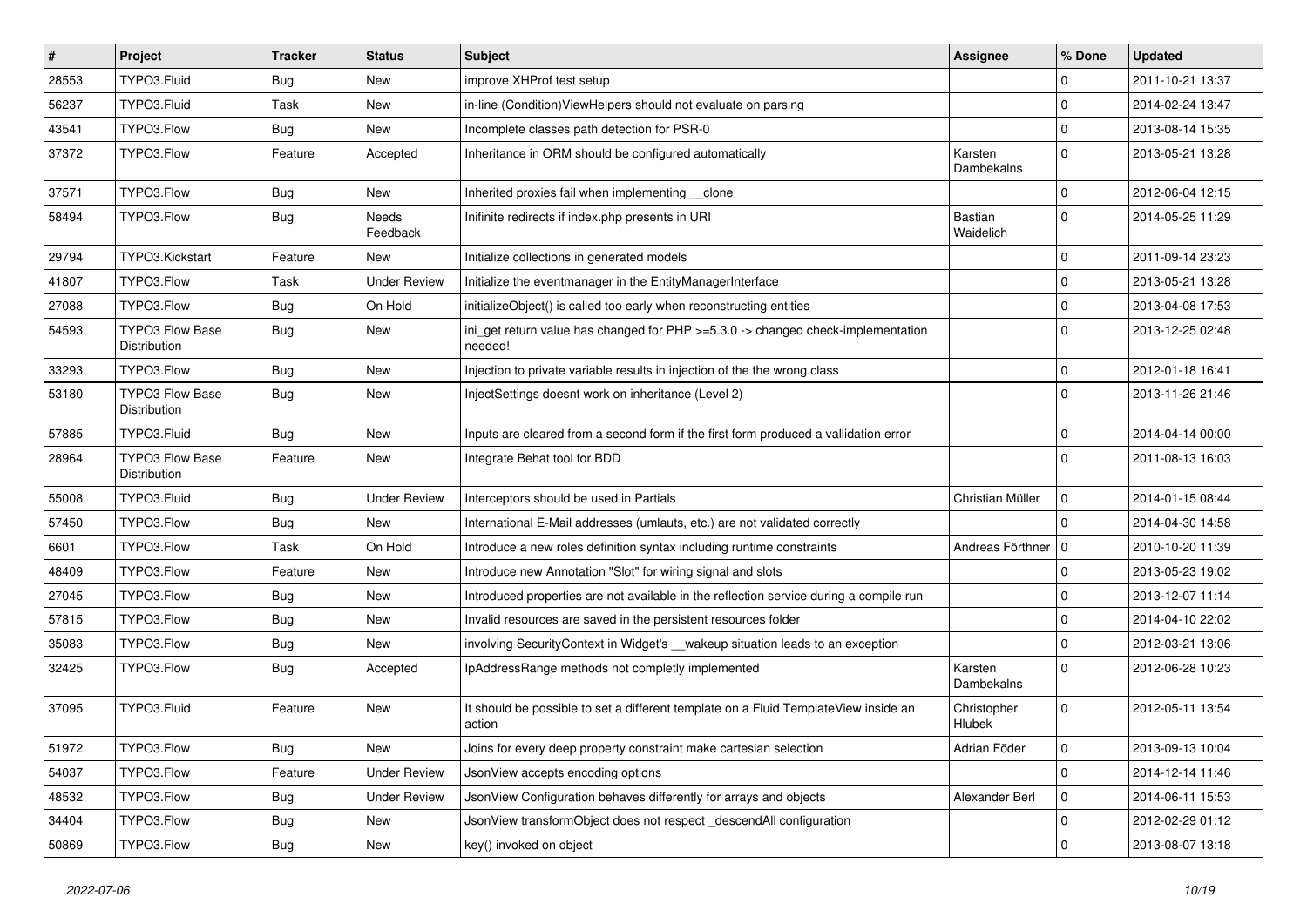| $\pmb{\#}$ | Project                                | <b>Tracker</b> | <b>Status</b>            | <b>Subject</b>                                                                                    | <b>Assignee</b>       | % Done      | <b>Updated</b>   |
|------------|----------------------------------------|----------------|--------------------------|---------------------------------------------------------------------------------------------------|-----------------------|-------------|------------------|
| 56555      | TYPO3.Kickstart                        | Bug            | <b>New</b>               | Kickstart creates wrong labels in New.html                                                        |                       | 0           | 2014-03-04 21:33 |
| 32294      | TYPO3.Flow                             | Feature        | New                      | Lazy initialization of loggers                                                                    |                       | $\mathbf 0$ | 2011-12-05 10:29 |
| 9861       | TYPO3.Flow                             | Feature        | <b>Needs</b><br>Feedback | Leave logging up and running as long as possible                                                  |                       | $\Omega$    | 2012-03-15 10:53 |
| 35783      | TYPO3.Flow                             | Feature        | New                      | Lifecycle method after property mapping                                                           |                       | $\mathbf 0$ | 2012-04-08 21:01 |
| 8491       | TYPO3.Fluid                            | Task           | Needs<br>Feedback        | link.action and uri.action differ in absolute argument                                            | Karsten<br>Dambekalns | $\mathbf 0$ | 2012-03-07 17:05 |
| 51100      | TYPO3.Fluid                            | Feature        | New                      | Links with absolute URI should have the option of URI Scheme                                      |                       | $\mathbf 0$ | 2013-08-16 12:06 |
| 42408      | <b>TYPO3 Flow Base</b><br>Distribution | Story          | New                      | Locale Detection / Selection                                                                      |                       | $\Omega$    | 2013-06-11 13:31 |
| 60095      | TYPO3.Flow                             | Feature        | <b>Under Review</b>      | LockManager's LockHoldingStackPage should be configurable                                         |                       | $\mathbf 0$ | 2014-07-07 11:15 |
| 46097      | TYPO3.Flow                             | <b>Bug</b>     | <b>New</b>               | Logged in user gets session of an other logged in user                                            | Robert Lemke          | $\mathbf 0$ | 2013-03-07 12:52 |
| 44563      | TYPO3.Flow                             | Feature        | <b>New</b>               | Logged in users via HTTP Basic always get re-authenticated                                        |                       | $\Omega$    | 2013-01-16 11:28 |
| 47859      | TYPO3.Flow                             | Task           | Accepted                 | Logging: Do not log all decisions in \TYPO3\Flow\Security\Aspect\LoggingAspect                    | Robert Lemke          | $\mathbf 0$ | 2013-08-14 16:10 |
| 33394      | TYPO3.Fluid                            | Feature        | <b>Needs</b><br>Feedback | Logical expression parser for BooleanNode                                                         | <b>Tobias Liebig</b>  | 90          | 2014-08-14 14:10 |
| 53971      | TYPO3.Kickstart                        | Feature        | New                      | Login functionality                                                                               |                       | $\mathbf 0$ | 2013-12-16 10:39 |
| 34816      | TYPO3.Flow                             | Feature        | New                      | Long text encryption                                                                              |                       | $\mathbf 0$ | 2012-03-14 08:33 |
| 47191      | TYPO3.Flow                             | Feature        | <b>Under Review</b>      | Make (property) Validators aware of parent class and the property they belong to                  |                       | $\mathbf 0$ | 2015-02-13 18:25 |
| 44375      | TYPO3.Flow                             | Task           | Accepted                 | Make all persistence reads go through repositories                                                | Karsten<br>Dambekalns | $\Omega$    | 2013-05-21 13:28 |
| 37373      | TYPO3.Flow                             | Feature        | <b>Under Review</b>      | Make annotation overrides / "injection" via Objects yaml possible                                 | <b>Marc Neuhaus</b>   | $\mathbf 0$ | 2013-05-21 13:28 |
| 33069      | TYPO3.Flow                             | Task           | New                      | Make command output sparse, implement generic verbose switch                                      |                       | $\mathbf 0$ | 2013-08-19 14:33 |
| 42240      | TYPO3.Eel                              | Task           | New                      | Make Eel usable outside of TYPO3 Flow                                                             |                       | $\mathbf 0$ | 2012-10-21 12:32 |
| 47075      | TYPO3.Flow                             | Feature        | New                      | Make Exception more meaningful                                                                    |                       | $\mathbf 0$ | 2013-05-21 13:28 |
| 27607      | TYPO3.Fluid                            | <b>Bug</b>     | New                      | Make Fluid comparisons work when first element is STRING, second is NULL.                         |                       | $\mathbf 0$ | 2012-03-12 19:18 |
| 26658      | TYPO3.Fluid                            | Task           | New                      | Make Form ViewHelpers consistent                                                                  |                       | 75          | 2012-06-20 11:37 |
| 36715      | TYPO3.Flow                             | Feature        | Accepted                 | Make simultaneous use of multiple persistence backends possible                                   | Karsten<br>Dambekalns | $\Omega$    | 2013-11-20 21:17 |
| 45103      | TYPO3.Flow                             | Feature        | New                      | Make static resource URI generation available outside of Fluid                                    |                       | $\mathbf 0$ | 2013-02-03 13:16 |
| 30555      | TYPO3.Fluid                            | Feature        | New                      | Make TagBuilder more extensible                                                                   |                       | $\mathbf 0$ | 2012-06-29 12:41 |
| 44123      | TYPO3.Flow                             | Feature        | New                      | Make the "Flow requires the PHP setting "date.timezone"" error more beautiful                     |                       | $\mathbf 0$ | 2013-12-25 01:55 |
| 28549      | TYPO3.Fluid                            | Bug            | New                      | make widgets cacheable, i.e. not implement childnodeaccess interface                              |                       | $\mathbf 0$ | 2011-10-21 13:37 |
| 47456      | TYPO3.Flow                             | Feature        | New                      | ManyToOne and OneToOne Relations of Objects passed as Action Argument are<br>loaded automatically |                       | $\Omega$    | 2013-08-28 15:11 |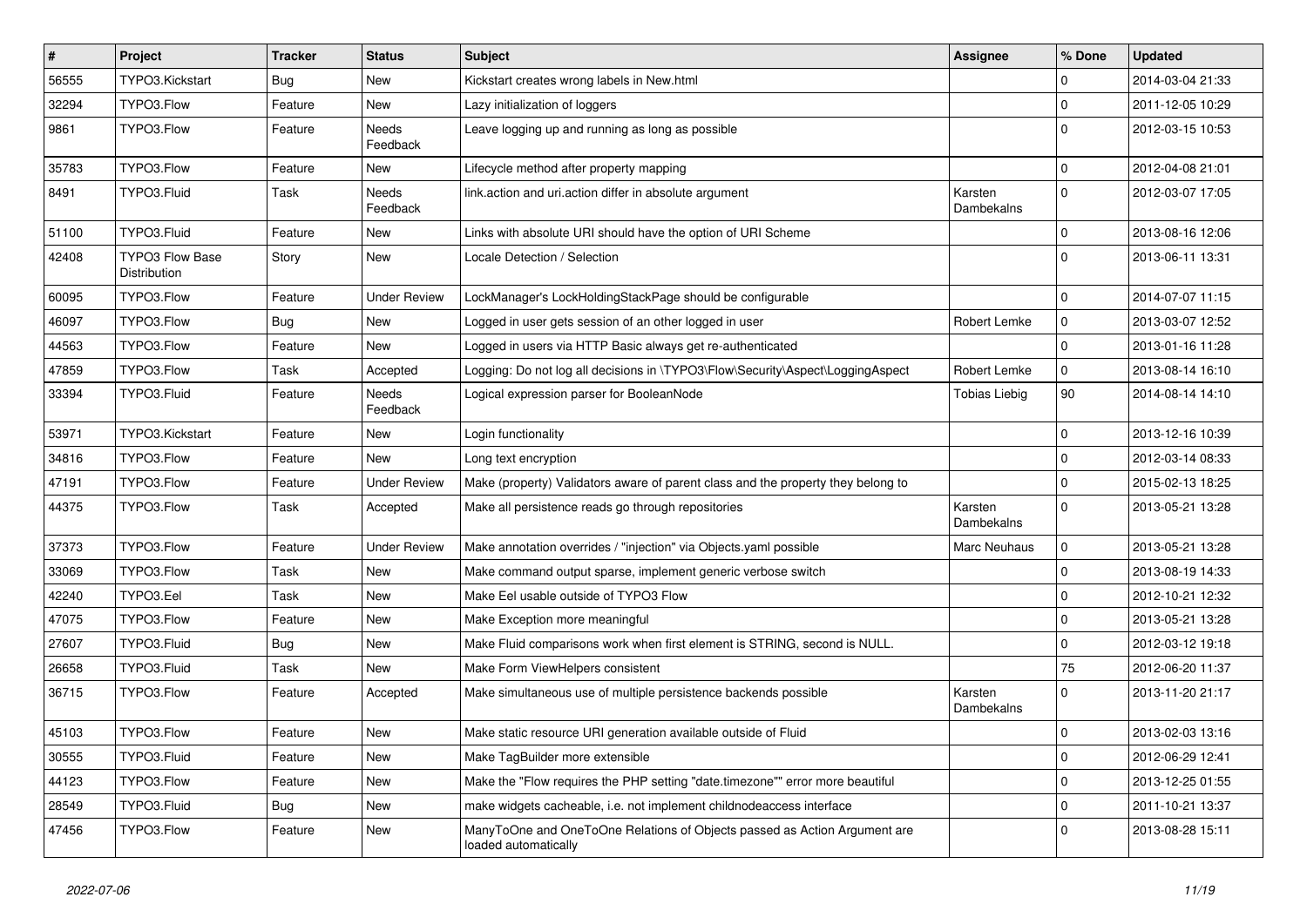| #     | Project     | <b>Tracker</b> | <b>Status</b>            | <b>Subject</b>                                                                        | <b>Assignee</b>        | % Done       | <b>Updated</b>   |
|-------|-------------|----------------|--------------------------|---------------------------------------------------------------------------------------|------------------------|--------------|------------------|
| 44542 | TYPO3.Flow  | <b>Task</b>    | New                      | Mention the risk of requestPatterns regarding foreign package's SecurityContext usage | Adrian Föder           | 0            | 2013-01-17 18:39 |
| 59244 | TYPO3.Flow  | Feature        | New                      | Message or Container needs context                                                    |                        | $\mathbf 0$  | 2014-05-31 11:47 |
| 41029 | TYPO3.Flow  | <b>Bug</b>     | Accepted                 | Method security is also evaluating abstract classes                                   | Karsten<br>Dambekalns  | $\Omega$     | 2013-01-19 21:55 |
| 49373 | TYPO3.Flow  | <b>Bug</b>     | <b>New</b>               | Methods policy with key "Controllers" is ignored                                      |                        | $\mathbf{0}$ | 2013-06-24 10:03 |
| 52014 | TYPO3.Flow  | Bug            | New                      | Migration makes fields NOT NULL even though not true                                  |                        | $\mathbf 0$  | 2013-10-15 18:27 |
| 39609 | TYPO3.Flow  | Feature        | Accepted                 | <b>Migration Version</b>                                                              | Karsten<br>Dambekalns  | 50           | 2013-05-21 13:28 |
| 43190 | TYPO3.Flow  | <b>Bug</b>     | Accepted                 | Misleading exception message for incompatible database structure                      | Karsten<br>Dambekalns  | $\Omega$     | 2013-08-14 15:35 |
| 57972 | TYPO3.Flow  | <b>Bug</b>     | <b>New</b>               | Missing @ManyToOne in example for resource                                            |                        | $\mathbf{0}$ | 2014-04-16 06:32 |
| 38004 | TYPO3.Flow  | <b>Bug</b>     | Accepted                 | Missing CheatSheet folder for Getting Started manual                                  | Karsten<br>Dambekalns  | $\Omega$     | 2014-11-07 10:58 |
| 40555 | TYPO3.Flow  | Feature        | Accepted                 | Missing command arguments parameter in Core\Booting\Scripts::executeCommand()         | Karsten<br>Dambekalns  | $\Omega$     | 2013-05-21 13:28 |
| 48296 | TYPO3.Flow  | <b>Task</b>    | <b>Needs</b><br>Feedback | Missing method in ExceptionHandlerInterface                                           |                        | $\Omega$     | 2013-05-21 11:39 |
| 40998 | TYPO3.Fluid | <b>Bug</b>     | <b>Under Review</b>      | Missing parent request namespaces in form field name prefix                           | Sebastian<br>Kurfuerst | $\Omega$     | 2013-08-14 15:39 |
| 54458 | TYPO3.Flow  | <b>Bug</b>     | New                      | Missing Version Number in packages                                                    |                        | $\Omega$     | 2013-12-28 18:13 |
| 42397 | TYPO3.Fluid | Feature        | New                      | Missing viewhelper for general links                                                  |                        | $\mathbf{0}$ | 2012-10-25 19:20 |
| 35781 | TYPO3.Flow  | Feature        | New                      | Model validation                                                                      |                        | $\mathbf{0}$ | 2012-04-08 17:06 |
| 40824 | TYPO3.Flow  | <b>Bug</b>     | Needs<br>Feedback        | Modified action controller methods not detected properly                              | Andreas Förthner   0   |              | 2012-10-01 20:33 |
| 53620 | TYPO3.Flow  | <b>Bug</b>     | New                      | Move Classes/TYPO3/Flow/Composer to own Package                                       |                        | $\mathbf 0$  | 2014-01-01 16:02 |
| 44396 | TYPO3.Flow  | Task           | Accepted                 | Move Doctrine ORM integration onto own namespace                                      | Karsten<br>Dambekalns  | $\Omega$     | 2013-05-21 13:28 |
| 59322 | TYPO3.Flow  | Bug            | New                      | Mssing field exception should show missing migrations as well                         |                        | $\Omega$     | 2014-06-04 06:47 |
| 33628 | TYPO3.Fluid | <b>Bug</b>     | <b>Needs</b><br>Feedback | Multicheckboxes (multiselect) for Collections don't work                              | Christian Müller       | $\mathbf 0$  | 2012-06-28 10:27 |
| 40064 | TYPO3.Fluid | <b>Bug</b>     | New                      | Multiselect is not getting persisted                                                  |                        | 0            | 2014-03-27 22:12 |
| 26745 | TYPO3.Flow  | Feature        | New                      | MVC should know about entities lying in the session                                   |                        | 100          | 2012-07-10 12:14 |
| 58894 | TYPO3.Flow  | <b>Bug</b>     | New                      | MySQL max key length exceeded during Neos setup                                       |                        | $\mathbf 0$  | 2014-05-17 22:37 |
| 31262 | TYPO3.Flow  | Feature        | New                      | Named arguments in Objects.yaml for constructor arguments                             |                        | 0            | 2011-10-25 10:26 |
| 40283 | TYPO3.Flow  | <b>Bug</b>     | New                      | New constructor in grandparent class not called                                       |                        | 0            | 2012-12-13 12:35 |
| 30425 | TYPO3.Flow  | <b>Bug</b>     | New                      | New methods are not updated in Policies during Development                            |                        | $\mathbf 0$  | 2011-10-21 13:20 |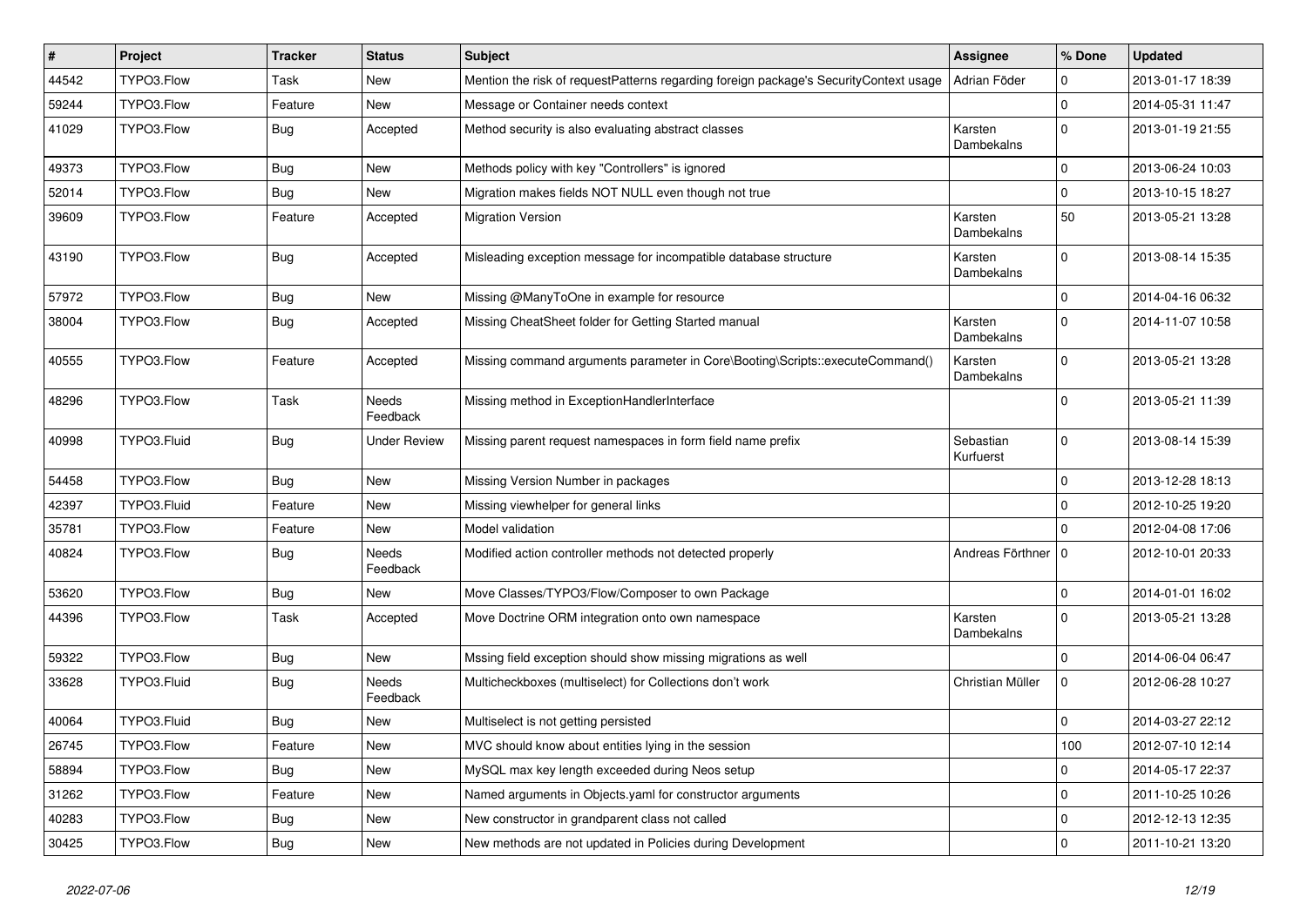| $\vert$ # | Project                                | <b>Tracker</b> | <b>Status</b>       | Subject                                                                                                     | <b>Assignee</b>        | % Done              | <b>Updated</b>   |
|-----------|----------------------------------------|----------------|---------------------|-------------------------------------------------------------------------------------------------------------|------------------------|---------------------|------------------|
| 36559     | TYPO3.Fluid                            | Feature        | New                 | New widget progress bar                                                                                     |                        | $\mathbf 0$         | 2012-04-25 15:11 |
| 54451     | TYPO3.Flow                             | <b>Bug</b>     | New                 | No functionality at Apache environments with suexec                                                         |                        | $\mathbf 0$         | 2014-01-01 18:22 |
| 33078     | TYPO3.Flow                             | Bug            | New                 | No Redirect to Login                                                                                        |                        | $\mathbf 0$         | 2012-03-07 17:45 |
| 34674     | TYPO3.Flow                             | Feature        | Accepted            | NotFoundView is not injected in ActionController                                                            | Robert Lemke           | $\mathbf 0$         | 2012-07-22 10:59 |
| 49566     | TYPO3.Flow                             | <b>Bug</b>     | New                 | NULL source values are not handled correctly                                                                | Adrian Föder           | $\mathbf 0$         | 2013-07-02 08:21 |
| 37302     | TYPO3.Flow                             | Bug            | Needs<br>Feedback   | NumberValidator                                                                                             | Carsten Bleicker       | $\mathbf 0$         | 2013-07-03 08:36 |
| 49372     | TYPO3.Flow                             | <b>Bug</b>     | New                 | ObjectConverter ignores implemented interface when mapping subtype                                          |                        | $\mathbf 0$         | 2013-06-24 09:24 |
| 47331     | TYPO3.Flow                             | <b>Bug</b>     | Accepted            | ObjectManager shutdown with Dependency Injection Proxy causes fatal errors                                  |                        | $\mathbf 0$         | 2013-05-21 13:06 |
| 13559     | TYPO3.Flow                             | <b>Bug</b>     | Accepted            | ObjectSerializer failes with persistent objects within arrays                                               | Karsten<br>Dambekalns  | $\Omega$            | 2012-11-08 09:39 |
| 56036     | TYPO3.Flow                             | Feature        | New                 | Optimize autoloading                                                                                        |                        | $\mathbf 0$         | 2014-03-03 11:15 |
| 56486     | TYPO3.Flow                             | Feature        | New                 | Optimize the ObjectManager for performance                                                                  |                        | $\mathbf 0$         | 2014-03-04 17:33 |
| 5933      | TYPO3.Fluid                            | Feature        | Accepted            | Optional section rendering                                                                                  | Sebastian<br>Kurfuerst | 20                  | 2012-05-21 16:18 |
| 46974     | TYPO3.Flow                             | <b>Bug</b>     | Accepted            | Original and Proxy class in one file makes it difficult to reach 100% code coverage for<br>functional tests | Christian Müller       | $\mathbf 0$         | 2013-05-21 13:28 |
| 36804     | TYPO3.Flow                             | <b>Bug</b>     | New                 | Orphaned entities within aggregates are not removed                                                         |                        | $\mathbf 0$         | 2012-05-03 11:54 |
| 51847     | TYPO3.Flow                             | Bug            | New                 | Overiding controller actions with other required parameter sets results in fatal error.                     |                        | $\mathbf 0$         | 2013-09-09 10:54 |
| 58927     | TYPO3.Flow                             | <b>Bug</b>     | New                 | Overlapping ressouce definitions in Policy.yaml resolved incorrectly                                        |                        | $\mathbf 0$         | 2014-05-19 15:19 |
| 45413     | TYPO3 Flow Base<br>Distribution        | <b>Bug</b>     | <b>Under Review</b> | Overriding boolean properties using Objects.yaml is broken                                                  |                        | 100                 | 2013-12-10 13:26 |
| 30418     | TYPO3.Flow                             | Feature        | New                 | Package bootstrapping following dependencies                                                                |                        | $\mathbf 0$         | 2011-10-21 13:38 |
| 5774      | TYPO3.Flow                             | Feature        | New                 | Package Manager should clear all cache entries tagged with %PACKAGE%                                        |                        | $\mathbf 0$         | 2010-10-20 11:39 |
| 45386     | TYPO3.Flow                             | <b>Bug</b>     | New                 | Package::buildArrayOfClassFiles tries to determine class names from file paths                              |                        | $\mathbf 0$         | 2013-02-11 19:54 |
| 54549     | TYPO3.Flow                             | Bug            | New                 | PackageManager::createPackage is incompatible to PackageManagerInterface                                    |                        | $\mathbf 0$         | 2013-12-21 14:42 |
| 60271     | TYPO3.Fluid                            | Feature        | New                 | Paginate viewhelper, should also support arrays                                                             |                        | $\mathbf 0$         | 2014-07-11 13:19 |
| 53806     | TYPO3.Fluid                            | <b>Bug</b>     | <b>Under Review</b> | Paginate widget maximumNumberOfLinks rendering wrong number of links                                        | Bastian<br>Waidelich   | $\Omega$            | 2014-06-18 12:13 |
| 36655     | TYPO3.Fluid                            | Bug            | New                 | <b>Pagination Links</b>                                                                                     |                        | $\mathbf 0$         | 2012-06-23 22:18 |
| 56074     | <b>TYPO3 Flow Base</b><br>Distribution | <b>Bug</b>     | New                 | Parse errors cause meaningless Flow exception messages.                                                     | Adrian Föder           | $\mathbf 0$         | 2014-02-18 14:14 |
| 27721     | TYPO3.Flow                             | <b>Bug</b>     | Needs<br>Feedback   | Permissions of uploaded resources not correct                                                               | Karsten<br>Dambekalns  | $\mathbf 0$         | 2012-03-15 10:37 |
| 57374     | TYPO3.Flow                             | Bug            | New                 | Persisted entities saved in session are not resolved                                                        |                        | $\mathbf 0$         | 2014-04-03 09:43 |
| 45384     | TYPO3.Fluid                            | Bug            | New                 | Persisted entity object in widget-configuration cannot be deserialized (after reload)                       |                        | $\mathsf{O}\xspace$ | 2013-08-14 15:35 |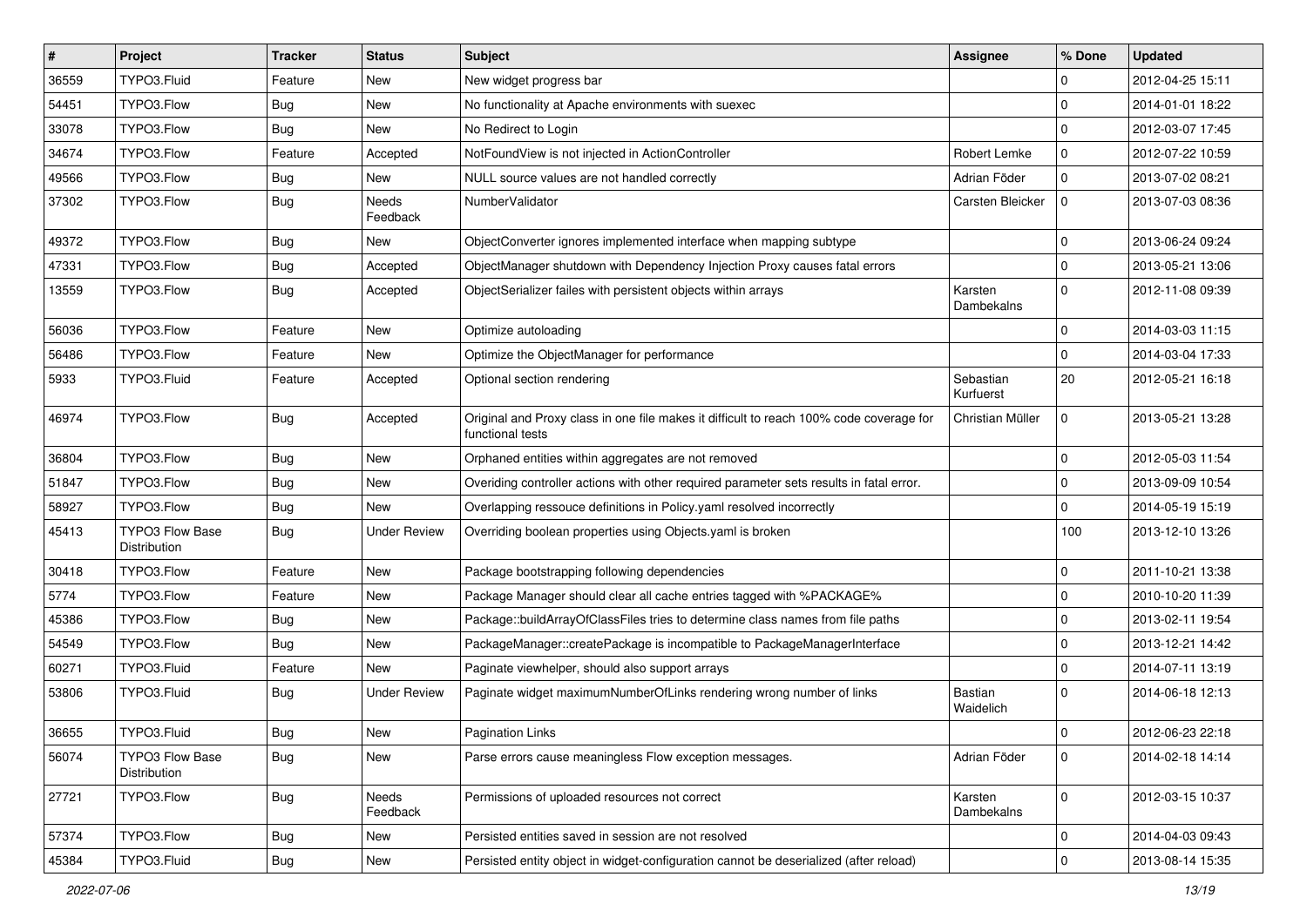| $\vert$ # | <b>Project</b>                         | <b>Tracker</b> | <b>Status</b>       | Subject                                                                                                                                           | <b>Assignee</b>        | % Done              | <b>Updated</b>   |
|-----------|----------------------------------------|----------------|---------------------|---------------------------------------------------------------------------------------------------------------------------------------------------|------------------------|---------------------|------------------|
| 56601     | TYPO3.Flow                             | <b>Bug</b>     | Under Review        | PersistenceManager wrong handling of ORM\ld                                                                                                       |                        | $\Omega$            | 2015-02-16 17:56 |
| 45669     | TYPO3.Flow                             | <b>Bug</b>     | New                 | PersistentObjectConverter does not convert ValueObjects by __identity                                                                             |                        | $\mathbf 0$         | 2013-02-20 17:59 |
| 56859     | <b>TYPO3 Flow Base</b><br>Distribution | Bug            | New                 | PHP Warning: TYPO3_Flow_Error_Exception.php not present in Data/Temporary                                                                         |                        | $\Omega$            | 2014-03-13 10:30 |
| 52185     | TYPO3.Flow                             | <b>Bug</b>     | New                 | PositionalArraySorter should detect recursive dependencies                                                                                        |                        | $\Omega$            | 2013-09-23 13:02 |
| 28052     | TYPO3.Flow                             | Feature        | On Hold             | Possibility to enable or disable accounts                                                                                                         | Julian Kleinhans       | 60                  | 2013-05-21 13:28 |
| 48862     | TYPO3.Flow                             | Feature        | New                 | Possibility to exclude package from file monitoring                                                                                               |                        | $\mathbf 0$         | 2013-06-05 10:03 |
| 31484     | TYPO3.Flow                             | Feature        | Needs<br>Feedback   | possibility to modify inner workings of proxy class builder                                                                                       |                        | $\Omega$            | 2012-03-14 18:10 |
| 44078     | <b>TYPO3 Flow Base</b><br>Distribution | Task           | New                 | Probably false behavior in symlinked environment                                                                                                  |                        | $\Omega$            | 2012-12-18 13:17 |
| 9968      | TYPO3.Flow                             | Feature        | New                 | Promote security publishing configuration automatically when persisting models                                                                    | Andreas Förthner   0   |                     | 2013-12-09 22:03 |
| 38038     | TYPO3.Flow                             | Task           | Accepted            | Proofread FLOW3 manual                                                                                                                            | Ryan J. Peterson   0   |                     | 2012-08-17 11:16 |
| 59858     | TYPO3.Kickstart                        | <b>Bug</b>     | New                 | Property <path>\CoffeeBean::\$Persistence_Object_Identifier does not exist</path>                                                                 |                        | $\Omega$            | 2015-01-13 12:20 |
| 56107     | TYPO3.Flow                             | <b>Bug</b>     | New                 | Property mapping configuration only supports one wildcard at a time                                                                               |                        | $\Omega$            | 2014-02-19 10:33 |
| 47637     | <b>TYPO3 Flow Base</b><br>Distribution | <b>Bug</b>     | New                 | Property with @ORM\Column(nullable=true,type="decimal",scale=2) results as type<br>"string" in Collection Objects and not as expected as "double" |                        | $\Omega$            | 2013-04-27 12:14 |
| 34134     | TYPO3.Flow                             | <b>Bug</b>     | Needs<br>Feedback   | PropertyMapper throws unnecessary exception                                                                                                       | Christian Müller       | $\mathbf 0$         | 2014-02-19 10:14 |
| 50342     | TYPO3.Flow                             | <b>Bug</b>     | New                 | PropertyMapper: Use of interface method before implementation check                                                                               |                        | $\Omega$            | 2013-07-23 16:42 |
| 37292     | TYPO3.Flow                             | <b>Bug</b>     | <b>Under Review</b> | PropertyMappingConfiguration::mapUnknownProperties is not passed down to<br>Subconfiguration                                                      | Sebastian<br>Kurfuerst | $\Omega$            | 2013-11-26 20:21 |
| 29202     | TYPO3.Flow                             | Task           | New                 | Provide a Cherokee Server Configuration for FLOW3                                                                                                 |                        | $\Omega$            | 2011-08-24 07:45 |
| 8923      | TYPO3.Flow                             | Task           | Under Review        | Provide a Nginx Server Configuration for FLOW3                                                                                                    | Christian Müller       | $\mathbf 0$         | 2014-06-19 16:34 |
| 6603      | TYPO3.Flow                             | Feature        | New                 | Provide a policy management API                                                                                                                   | Andreas Förthner   0   |                     | 2010-10-20 11:39 |
| 28074     | TYPO3.Flow                             | Feature        | Needs<br>Feedback   | Provide a shell script that installs Phoenix or FLOW3 from git                                                                                    | Markus Bucher          | $\mathbf 0$         | 2012-03-14 14:49 |
| 52590     | TYPO3.Flow                             | Feature        | New                 | Provide a way to get the Doctrine QueryBuilder                                                                                                    |                        | $\mathbf 0$         | 2013-10-11 10:39 |
| 29258     | TYPO3.Flow                             | Feature        | Needs<br>Feedback   | Provide a way to override classes by environment                                                                                                  |                        | $\Omega$            | 2012-03-14 19:29 |
| 2817      | TYPO3.Flow                             | Feature        | Needs<br>Feedback   | Provide safeguard for preventing multiple submits of a form                                                                                       |                        |                     | 2013-10-31 13:38 |
| 29476     | TYPO3.Flow                             | Feature        | New                 | Provider rendering time and query count for request                                                                                               |                        | $\mathbf 0$         | 2011-09-05 09:22 |
| 34879     | TYPO3.Flow                             | <b>Bug</b>     | Accepted            | Proxied object is not update()able                                                                                                                | Karsten<br>Dambekalns  | $\mathbf{0}$        | 2013-01-22 15:17 |
| 42101     | TYPO3.Flow                             | <b>Bug</b>     | New                 | Proxyclasses are not rebuild in Development context unless cache is empty                                                                         |                        | $\mathsf{O}\xspace$ | 2013-08-14 15:35 |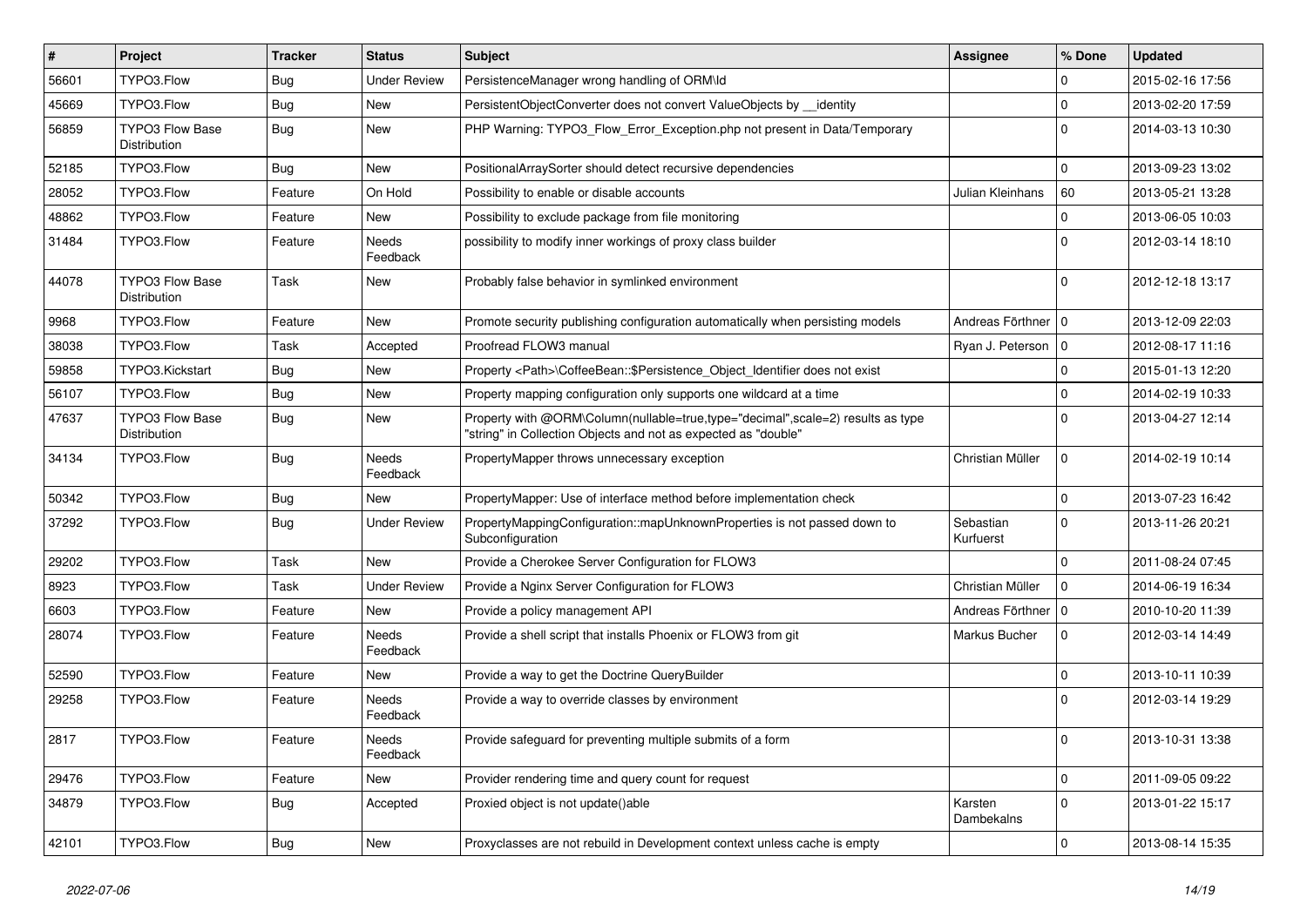| $\vert$ # | Project                                | <b>Tracker</b> | <b>Status</b>       | <b>Subject</b>                                                                                                                                          | Assignee               | % Done              | <b>Updated</b>   |
|-----------|----------------------------------------|----------------|---------------------|---------------------------------------------------------------------------------------------------------------------------------------------------------|------------------------|---------------------|------------------|
| 9537      | TYPO3.Flow                             | Feature        | <b>New</b>          | Query criterions should be able to compare whole objects                                                                                                |                        | $\Omega$            | 2011-10-04 18:42 |
| 34682     | TYPO3.Fluid                            | <b>Bug</b>     | <b>Under Review</b> | Radio Button missing checked on validation error                                                                                                        |                        | $\Omega$            | 2013-11-20 20:58 |
| 44738     | TYPO3.Flow                             | Feature        | New                 | Re-Validation of argument's custom validators                                                                                                           |                        | $\mathbf 0$         | 2013-01-23 09:19 |
| 36634     | TYPO3.Flow                             | Bug            | <b>New</b>          | Reconstituted entities do not have their properties set when initializeObject() is called                                                               |                        | $\mathbf 0$         | 2012-04-26 21:28 |
| 36633     | TYPO3.Flow                             | Bug            | New                 | Reconstituted entities should not have the FLOW3 Persistence clone property set                                                                         |                        | $\mathbf 0$         | 2012-04-26 21:24 |
| 43947     | TYPO3.Flow                             | <b>Bug</b>     | <b>New</b>          | Redirect to login after Session timeout                                                                                                                 |                        | $\mathbf 0$         | 2012-12-13 12:35 |
| 36509     | TYPO3.Flow                             | Feature        | New                 | redirectToUri to an uri with acl forces a 403 because of missing csrf token.                                                                            |                        | $\mathbf 0$         | 2012-04-24 12:44 |
| 25907     | TYPO3.Flow                             | Task           | New                 | Referrer should only contain the URI of the previous request                                                                                            |                        | $\mathbf 0$         | 2011-04-12 12:00 |
| 39791     | TYPO3.Flow                             | <b>Bug</b>     | New                 | Reflection data of old aspect is not removed                                                                                                            |                        | $\mathbf 0$         | 2013-08-14 15:40 |
| 26767     | TYPO3.Flow                             | Feature        | New                 | Reflection method to get a method return type and documentation                                                                                         |                        | $\mathbf 0$         | 2011-08-29 21:45 |
| 47325     | TYPO3.Flow                             | Bug            | <b>Under Review</b> | ReflectionData and classSchema caches need not be freezable                                                                                             |                        | $\mathbf 0$         | 2013-05-21 13:08 |
| 10678     | TYPO3.Flow                             | <b>Bug</b>     | New                 | ReflectionService doesn't reflect methods of child classes correctly when they get<br>reflected before their parent class in the initialization process |                        | $\Omega$            | 2011-10-21 13:20 |
| 39936     | TYPO3.Fluid                            | Feature        | New                 | registerTagAttribute should handle default values                                                                                                       |                        | $\mathbf 0$         | 2013-01-21 23:29 |
| 45272     | TYPO3.Flow                             | <b>Bug</b>     | New                 | Related Value Objects get deleted by default cascading                                                                                                  |                        | $\mathbf 0$         | 2013-02-08 13:50 |
| 54046     | TYPO3.Flow                             | <b>Bug</b>     | New                 | Removal of ValueObjects from a ManyToMany relationship is not possible                                                                                  |                        | 0                   | 2015-02-05 11:01 |
| 47858     | TYPO3.Flow                             | Bug            | Needs<br>Feedback   | Remove .htaccess from Composer Installer Essentials                                                                                                     | Christopher<br>Hlubek  | $\mathbf 0$         | 2013-08-14 15:35 |
| 46244     | <b>TYPO3 Flow Base</b><br>Distribution | <b>Bug</b>     | <b>Under Review</b> | Remove call to PHP BINDIR in CoreCommandController                                                                                                      |                        | $\Omega$            | 2013-03-19 11:39 |
| 43930     | TYPO3.Flow                             | Task           | Needs<br>Feedback   | Remove canRender() completely?!                                                                                                                         | Sebastian<br>Kurfuerst | $\Omega$            | 2012-12-18 15:09 |
| 42743     | TYPO3.Fluid                            | Task           | New                 | Remove inline style for hidden form fields                                                                                                              |                        | $\Omega$            | 2012-11-06 23:09 |
| 39253     | TYPO3.Flow                             | Feature        | Accepted            | Remove mirroring mode option and code                                                                                                                   | Karsten<br>Dambekalns  | $\mathbf 0$         | 2013-05-21 13:28 |
| 43071     | TYPO3.Fluid                            | Task           | New                 | Remove TOKENS for adding fallback teplates in B                                                                                                         |                        | $\Omega$            | 2012-11-18 14:22 |
| 43072     | TYPO3.Fluid                            | Task           | New                 | Remove TOKENS for adding templates fallback in Backporter                                                                                               |                        | $\mathbf 0$         | 2012-11-18 14:20 |
| 48429     | TYPO3.Flow                             | <b>Bug</b>     | New                 | Remove- and update-actions on repository are not persisted                                                                                              |                        | $\mathbf 0$         | 2013-05-24 18:44 |
| 54195     | TYPO3.Fluid                            | Task           | New                 | Rename and move FormViewHelper's errorClass value, currently 'f3-form-error'                                                                            | Adrian Föder           | $\mathsf{O}\xspace$ | 2014-02-15 12:19 |
| 54373     | <b>TYPO3 Flow Base</b><br>Distribution | Task           | New                 | Rename Arrays::removeEmptyElementsRecursively to<br>removeNullElementsRecursively                                                                       |                        | $\mathbf{0}$        | 2013-12-13 09:35 |
| 61043     | TYPO3.Flow                             | Task           | <b>New</b>          | Rename ClassSchema to ModelSchema                                                                                                                       |                        | $\mathbf 0$         | 2014-08-18 23:20 |
| 30423     | TYPO3.Flow                             | Feature        | New                 | Rendering template of other action without forward                                                                                                      |                        | $\mathbf 0$         | 2013-01-21 14:03 |
| 55953     | TYPO3.Flow                             | Task           | New                 | Repair and streamline ValueObject support                                                                                                               |                        | 50                  | 2015-02-16 00:30 |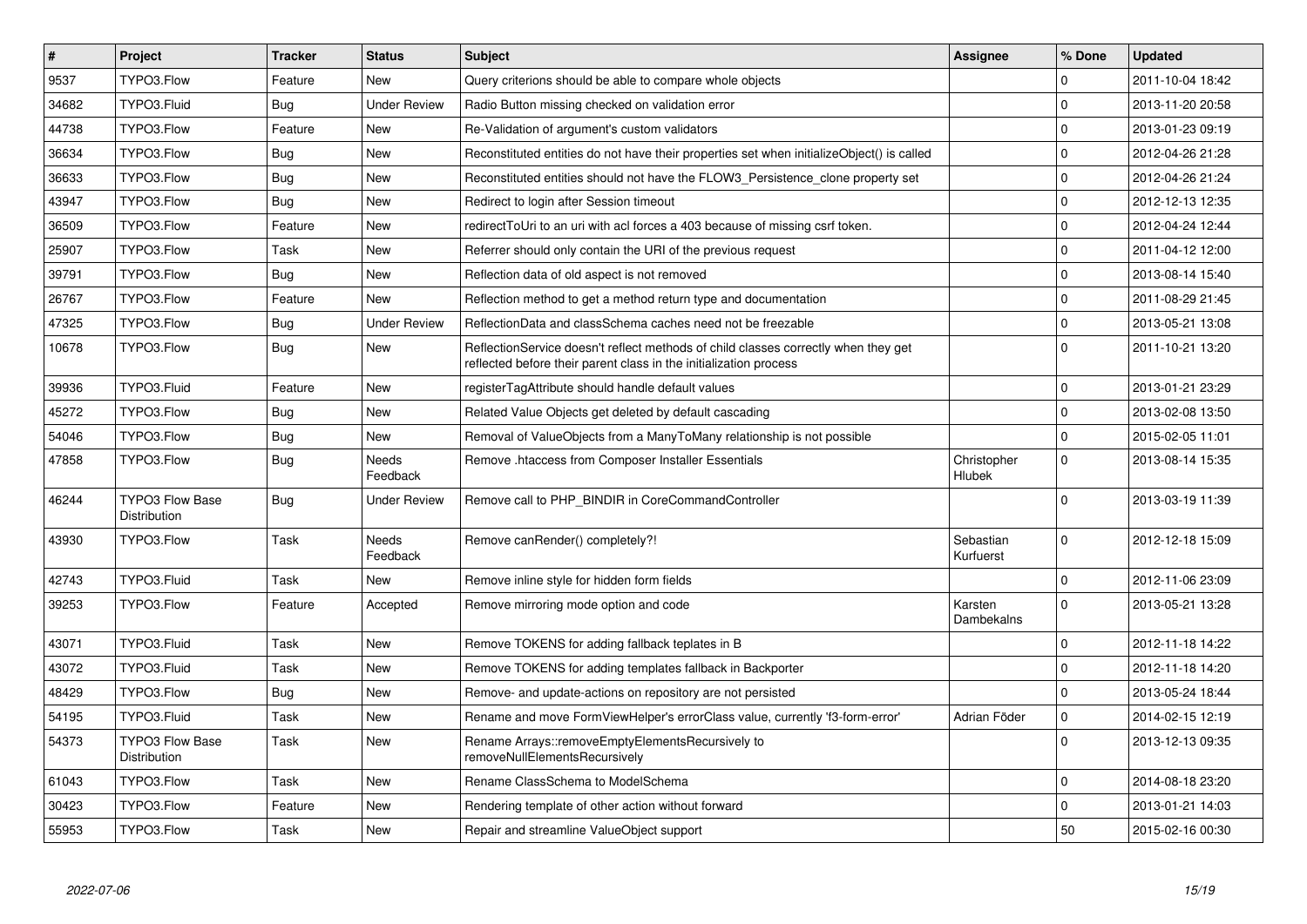| $\pmb{\#}$ | <b>Project</b>                                | <b>Tracker</b> | <b>Status</b>       | <b>Subject</b>                                                                            | <b>Assignee</b>       | % Done              | <b>Updated</b>   |
|------------|-----------------------------------------------|----------------|---------------------|-------------------------------------------------------------------------------------------|-----------------------|---------------------|------------------|
| 41508      | <b>TYPO3 Flow Base</b><br><b>Distribution</b> | Task           | <b>Under Review</b> | Replace Jasmine by Buster.js                                                              |                       | 0                   | 2012-10-01 20:58 |
| 44184      | TYPO3.Flow                                    | <b>Bug</b>     | New                 | Request arguments are not merged correctly for single object actions                      |                       | $\Omega$            | 2013-08-14 15:35 |
| 44186      | TYPO3.Flow                                    | <b>Bug</b>     | New                 | Request does not accept custom Content-Type                                               |                       | $\Omega$            | 2013-08-14 15:35 |
| 37279      | TYPO3.Flow                                    | Feature        | New                 | Request PropertyMapping                                                                   |                       | $\mathbf 0$         | 2012-05-18 16:06 |
| 45100      | TYPO3.Flow                                    | Feature        | <b>Under Review</b> | RequestDispatchingAspect should check if entry point can handle current request           | Christopher<br>Hlubek | $\mathbf 0$         | 2013-02-08 15:32 |
| 52938      | <b>TYPO3 Flow Base</b><br>Distribution        | <b>Bug</b>     | New                 | Resource stream wrapper doesn't work with foreign package                                 |                       | $\Omega$            | 2013-10-18 10:31 |
| 38369      | TYPO3.Fluid                                   | <b>Bug</b>     | New                 | Resource ViewHelpers should not fall back to request package                              |                       | 0                   | 2012-06-25 15:55 |
| 58996      | TYPO3.Flow                                    | <b>Bug</b>     | New                 | ResourceManager adding to persistence                                                     |                       | $\mathbf 0$         | 2014-06-25 14:38 |
| 42888      | TYPO3.Flow                                    | <b>Bug</b>     | Needs<br>Feedback   | ResourceManager chokes on non existing files                                              |                       | $\Omega$            | 2012-11-12 18:02 |
| 64342      | <b>TYPO3 Flow Base</b><br>Distribution        | <b>Bug</b>     | New                 | ResourceManager->deleteResource() leaves database entry                                   |                       | <sup>0</sup>        | 2015-02-12 21:51 |
| 54403      | <b>TYPO3 Flow Base</b><br>Distribution        | <b>Bug</b>     | New                 | Resources remade when parent record updated                                               |                       | $\Omega$            | 2013-12-13 22:39 |
| 35420      | TYPO3 Flow Base<br><b>Distribution</b>        | Suggestion     | New                 | Review use of try / catch in the Security Framework                                       | Andreas Förthner 10   |                     | 2012-03-31 00:00 |
| 62009      | TYPO3.Flow                                    | <b>Bug</b>     | New                 | Rewrite URI Filename could be empty                                                       |                       | $\Omega$            | 2014-10-07 11:03 |
| 33215      | TYPO3.Fluid                                   | Feature        | New                 | RFC: Dynamic values in ObjectAccess paths                                                 |                       | $\Omega$            | 2016-04-15 09:26 |
| 34133      | TYPO3.Flow                                    | Feature        | New                 | RFC: Handle Semicolons in Path part of URIs as Scoped Path Parameters                     |                       | $\mathbf 0$         | 2012-02-21 15:17 |
| 55957      | TYPO3.Flow                                    | Task           | New                 | RFC: Optimize AOP proxies                                                                 |                       | $\mathbf 0$         | 2014-02-28 14:44 |
| 39788      | TYPO3.Flow                                    | Feature        | New                 | RFC: Repository based NotExistsValidator                                                  |                       | $\mathbf 0$         | 2012-08-14 16:14 |
| 55958      | TYPO3.Flow                                    | Task           | New                 | RFC: Use PHP 5.4 closure features for direct ObjectAccess                                 |                       | $\Omega$            | 2014-02-13 14:30 |
| 49039      | TYPO3.Flow                                    | Feature        | New                 | RFC: Use PSR-3 logger interface in Flow                                                   |                       | 0                   | 2013-07-10 15:19 |
| 49423      | TYPO3.Flow                                    | <b>Bug</b>     | New                 | Role name and packageKey are not accessible                                               |                       | $\mathbf 0$         | 2013-09-05 10:26 |
| 54589      | TYPO3.Flow                                    | <b>Bug</b>     | New                 | Role parent is not removed from roles MM table                                            |                       | $\mathbf 0$         | 2013-12-24 15:32 |
| 49780      | TYPO3.Flow                                    | Bug            | New                 | Roles are not synchronized                                                                |                       | $\mathbf 0$         | 2013-07-08 10:11 |
| 50395      | TYPO3.Flow                                    | <b>Bug</b>     | Accepted            | Route cache caches routes for non dispatchable requests                                   | Bastian<br>Waidelich  | $\Omega$            | 2013-10-14 12:00 |
| 45917      | TYPO3.Flow                                    | Bug            | New                 | RoutePartHandler transliteration must be improved                                         |                       | 0                   | 2014-02-17 09:13 |
| 44891      | TYPO3.Flow                                    | Feature        | New                 | Routes should be able to enforce http/https protocol                                      |                       | $\mathsf{O}\xspace$ | 2014-05-14 19:55 |
| 39990      | TYPO3.Fluid                                   | <b>Bug</b>     | New                 | Same form twice in one template: hidden fields for empty values are only rendered<br>once |                       | $\Omega$            | 2012-08-20 11:21 |
| 46073      | TYPO3.Flow                                    | <b>Bug</b>     | <b>Under Review</b> | Scripts::executeCommand must be usable outsite of TYPO3.Flow                              |                       | $\mathbf 0$         | 2013-03-06 19:14 |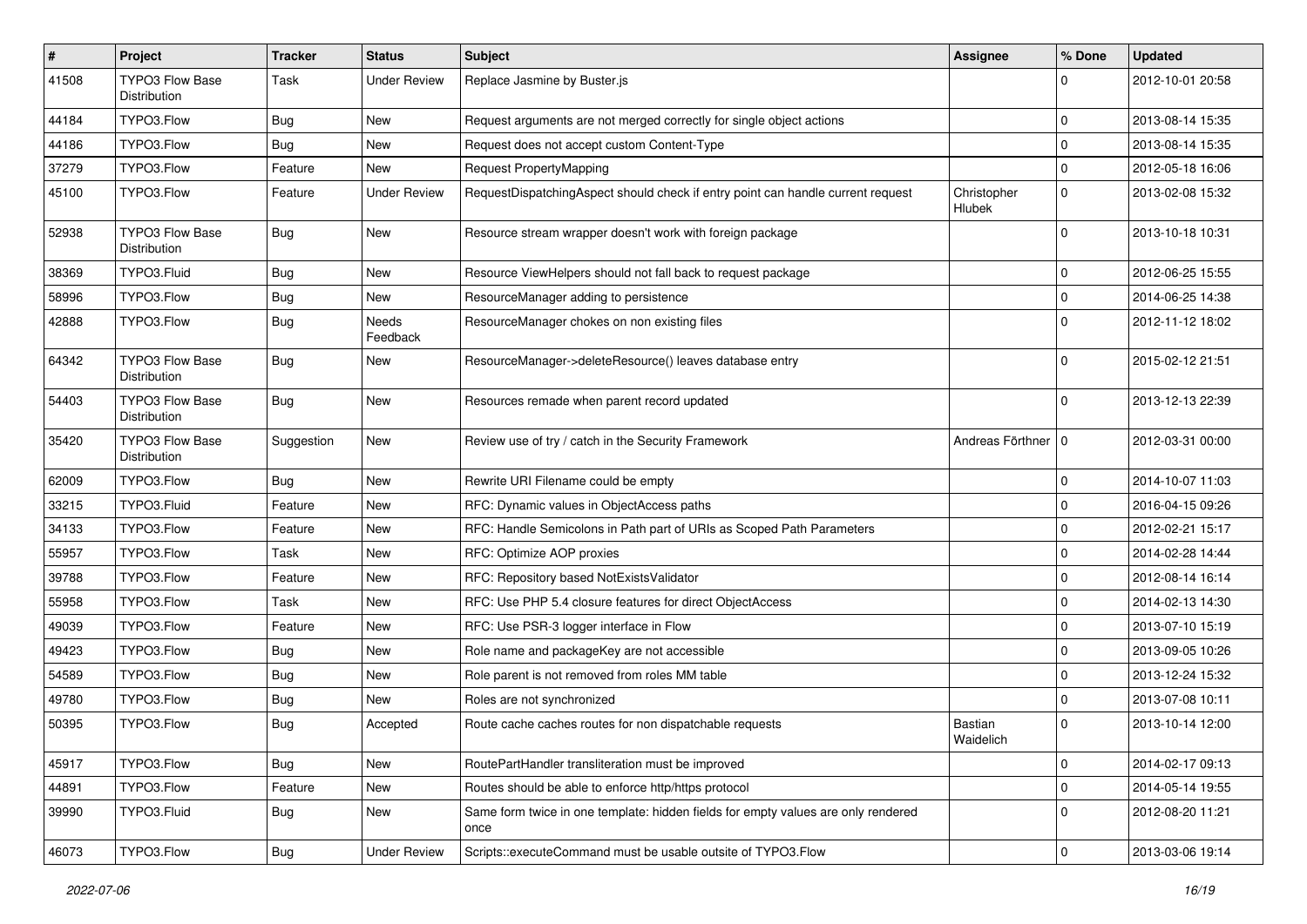| $\sharp$ | Project     | <b>Tracker</b> | <b>Status</b>            | <b>Subject</b>                                                                                                               | Assignee              | % Done       | <b>Updated</b>   |
|----------|-------------|----------------|--------------------------|------------------------------------------------------------------------------------------------------------------------------|-----------------------|--------------|------------------|
| 31339    | TYPO3.Flow  | <b>Task</b>    | On Hold                  | Search                                                                                                                       |                       | $\Omega$     | 2012-06-21 12:17 |
| 8989     | TYPO3.Fluid | Feature        | <b>Needs</b><br>Feedback | Search path for fluid template files                                                                                         |                       | $\Omega$     | 2012-03-12 18:10 |
| 32869    | TYPO3.Flow  | <b>Bug</b>     | New                      | Security config tokenClass doesnt throw exception if not found the class                                                     |                       | $\mathbf 0$  | 2012-03-19 10:53 |
| 39414    | TYPO3.Flow  | <b>Bug</b>     | New                      | Security Documentation                                                                                                       |                       | $\mathbf 0$  | 2012-12-15 21:41 |
| 8981     | TYPO3.Flow  | Feature        | New                      | Security/Performance: Provide Webserver Configuration file for common webservers -<br>do not use .htaccess                   |                       | $\Omega$     | 2010-10-20 11:39 |
| 37227    | TYPO3.Flow  | Bug            | On Hold                  | securityContext->getParty is not available in widget context                                                                 |                       | $\mathbf 0$  | 2012-06-25 22:14 |
| 46210    | TYPO3.Flow  | <b>Bug</b>     | <b>Needs</b><br>Feedback | securityContext->getParty() in the initializeObject() method of a session-Scope object<br>throws exception on second request |                       | $\Omega$     | 2013-03-27 10:44 |
| 49756    | TYPO3.Fluid | Feature        | <b>Under Review</b>      | Select values by array key in checkbox viewhelper                                                                            |                       | $\mathbf 0$  | 2014-03-25 02:40 |
| 65424    | TYPO3.Fluid | <b>Bug</b>     | <b>Under Review</b>      | SelectViewHelper must respect option(Value Label)Field for arrays                                                            |                       | $\mathbf{0}$ | 2015-02-28 22:23 |
| 44234    | TYPO3.Fluid | <b>Bug</b>     | <b>Under Review</b>      | selectViewHelper's sorting does not respect locale collation                                                                 |                       | $\mathbf 0$  | 2014-07-31 17:15 |
| 58153    | TYPO3.Flow  | <b>Bug</b>     | New                      | Session - Scope, Property with interface annotation fails at wakeup                                                          |                       | $\mathbf{0}$ | 2014-04-24 12:46 |
| 44203    | TYPO3.Flow  | <b>Bug</b>     | Needs<br>Feedback        | Session implementation is still racy                                                                                         | Robert Lemke          | $\mathbf{0}$ | 2013-08-14 15:35 |
| 45041    | TYPO3.Flow  | <b>Bug</b>     | New                      | Set file permissions doesnt work                                                                                             |                       | $\Omega$     | 2013-08-14 15:35 |
| 37846    | TYPO3.Flow  | Feature        | New                      | Should be able to declare more than one controllerObjectName per requestPatterns                                             |                       | $\mathbf 0$  | 2012-06-11 11:10 |
| 46091    | TYPO3.Fluid | Task           | Needs<br>Feedback        | Show source file name and position on exceptions during parsing                                                              |                       | $\Omega$     | 2013-03-07 11:26 |
| 44314    | TYPO3.Flow  | <b>Task</b>    | Accepted                 | slightly file permissions for /Configuration/* and /Data/Persistent/EncryptionKey                                            | Karsten<br>Dambekalns | $\Omega$     | 2013-11-25 14:21 |
| 33465    | TYPO3.Flow  | <b>Bug</b>     | New                      | Some vital commands to recover the system fail when recovery is needed                                                       |                       | $\Omega$     | 2012-01-26 15:51 |
| 39699    | TYPO3.Flow  | <b>Bug</b>     | Accepted                 | SQL DDL for TYPO3\FLOW3\Cache\Backend\PdoBackend                                                                             | Karsten<br>Dambekalns | $\Omega$     | 2012-12-13 12:35 |
| 45623    | TYPO3.Flow  | <b>Bug</b>     | New                      | SQL error when calling TYPO3.Blog Setup controller                                                                           |                       | $\mathbf 0$  | 2013-02-21 12:16 |
| 38216    | TYPO3.Flow  | <b>Bug</b>     | Needs<br>Feedback        | Static method calls in reflected classes refer to _Original class                                                            |                       | $\Omega$     | 2012-12-13 12:35 |
| 11039    | TYPO3.Flow  | <b>Bug</b>     | Needs<br>Feedback        | Static object container injects properties to result of factory object                                                       |                       | $\Omega$     | 2012-03-14 13:41 |
| 56744    | TYPO3.Flow  | Feature        | New                      | stay logged in                                                                                                               |                       | $\mathbf 0$  | 2014-03-27 12:17 |
| 38222    | TYPO3.Flow  | Feature        | New                      | Step execution signals with concrete name                                                                                    |                       | $\mathbf 0$  | 2013-02-21 16:39 |
| 36800    | TYPO3.Flow  | Task           | Accepted                 | Streamline Resource object API                                                                                               | Robert Lemke          | 50           | 2013-08-02 17:03 |
| 37473    | TYPO3.Flow  | Bug            | New                      | Subsequent Exceptions related to Doctrine Entity Manager makes it snap shut                                                  |                       | $\mathbf 0$  | 2012-10-25 10:29 |
| 55719    | TYPO3.Flow  | Feature        | New                      | Support additional Resource Folders                                                                                          |                       | $\mathbf 0$  | 2014-02-06 11:38 |
| 3728     | TYPO3.Flow  | Feature        | New                      | Support arrays of objects as controller arguments                                                                            |                       | $\mathbf 0$  | 2013-11-16 17:34 |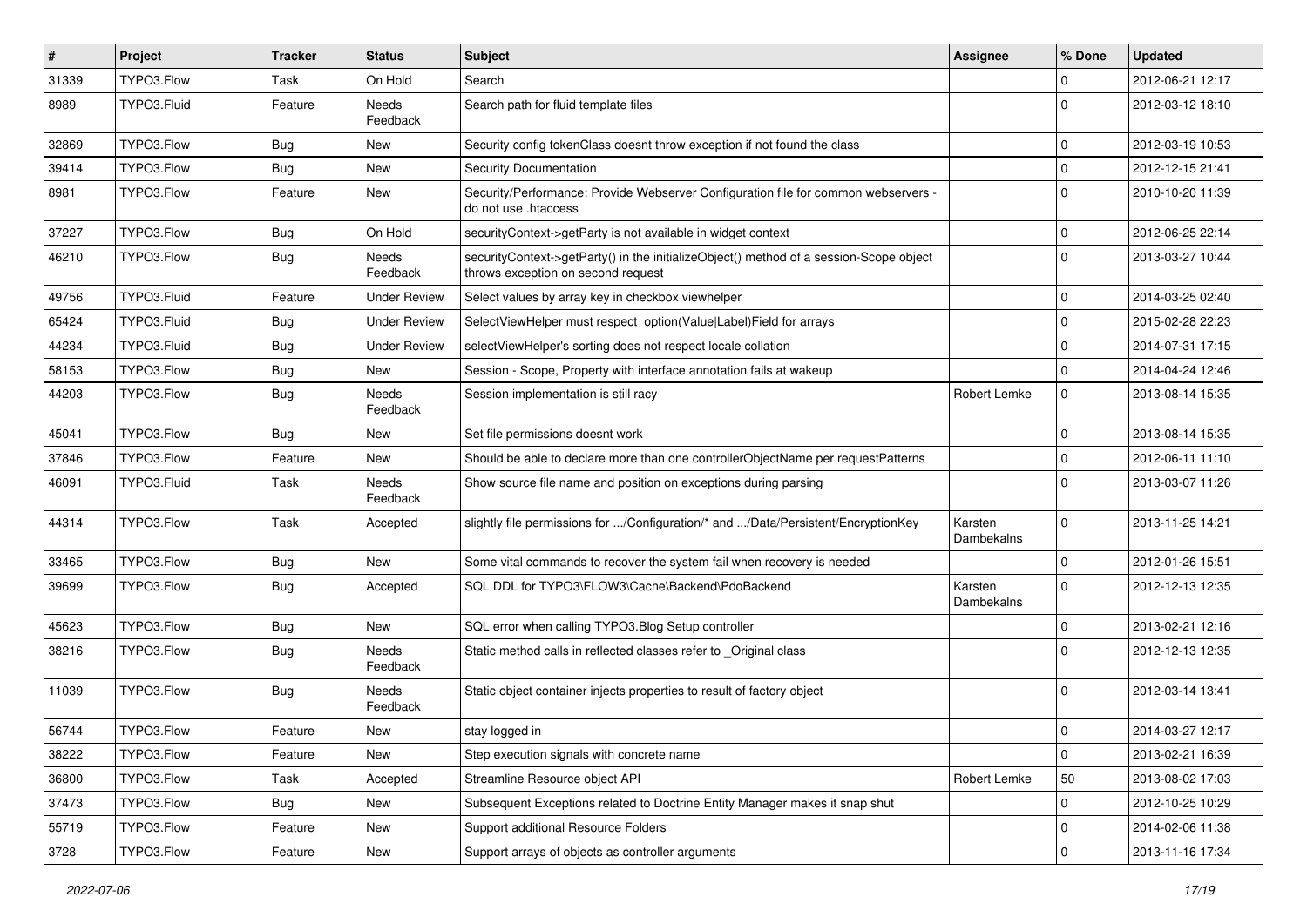| $\#$  | <b>Project</b>                         | <b>Tracker</b> | <b>Status</b>       | <b>Subject</b>                                                                                                       | Assignee                     | % Done         | <b>Updated</b>   |
|-------|----------------------------------------|----------------|---------------------|----------------------------------------------------------------------------------------------------------------------|------------------------------|----------------|------------------|
| 26765 | TYPO3.Flow                             | Feature        | Accepted            | Support class schema features for every reflected class                                                              | Karsten<br>Dambekalns        | $\Omega$       | 2013-02-14 20:47 |
| 46371 | TYPO3.Flow                             | Feature        | New                 | Support compilation of static information in proxy classes                                                           | Christopher<br><b>Hlubek</b> | $\mathbf 0$    | 2013-03-16 21:26 |
| 41420 | TYPO3.Flow                             | Feature        | <b>New</b>          | Support entity versioning                                                                                            |                              | 0              | 2012-09-27 14:11 |
| 49011 | TYPO3.Flow                             | <b>Bug</b>     | <b>Under Review</b> | Support executing TYPO3. Flow inside a PHAR                                                                          |                              | $\Omega$       | 2014-10-03 15:21 |
| 9514  | TYPO3.Fluid                            | Feature        | <b>New</b>          | Support explicit Array Arguments for ViewHelpers                                                                     |                              | $\mathbf 0$    | 2011-05-06 11:03 |
| 9313  | TYPO3.Flow                             | Feature        | New                 | Support for currencies                                                                                               |                              | 0              | 2011-12-15 17:44 |
| 62292 | TYPO3.Flow                             | Major Feature  | New                 | Support for entity translation                                                                                       |                              | $\Omega$       | 2014-10-17 03:18 |
| 32106 | TYPO3.Flow                             | Feature        | Accepted            | Support for Object source in PropertyMapper                                                                          |                              | 0              | 2013-06-24 09:59 |
| 56556 | TYPO3.Flow                             | Feature        | New                 | support has Property and is Property                                                                                 |                              | $\mathbf 0$    | 2014-04-08 00:34 |
| 48657 | TYPO3.Flow                             | Feature        | <b>Under Review</b> | support HTTP_RANGE                                                                                                   |                              | $\mathbf 0$    | 2013-06-20 16:19 |
| 47273 | TYPO3.Flow                             | Feature        | New                 | Support mapping properties with differing types for setter and property                                              |                              | $\mathbf 0$    | 2013-05-21 13:28 |
| 3153  | TYPO3.Flow                             | Feature        | New                 | Support of action based filter rules defined by annotation.                                                          |                              | $\Omega$       | 2015-01-25 18:23 |
| 51676 | TYPO3.Flow                             | Feature        | <b>Under Review</b> | Support of symlinks for Resources                                                                                    |                              | 100            | 2015-06-13 12:51 |
| 30258 | TYPO3.Flow                             | Feature        | New                 | Support optional package dependencies                                                                                |                              | 0              | 2011-09-24 18:34 |
| 56916 | TYPO3.Flow                             | Feature        | New                 | Support PATCH request method as of RFC5789                                                                           |                              | $\Omega$       | 2014-03-14 16:50 |
| 43424 | TYPO3.Kickstart                        | Feature        | Under Review        | Support subpackage when kickstarting model & repository                                                              | Karsten<br>Dambekalns        | $\Omega$       | 2014-11-20 22:35 |
| 4146  | TYPO3.Flow                             | Feature        | Accepted            | Support typed parameters for validation                                                                              | Karsten<br>Dambekalns        | 50             | 2010-10-20 11:39 |
| 45409 | TYPO3.Flow                             | Feature        | New                 | Support validation of abstract nested properties                                                                     |                              | $\Omega$       | 2013-05-21 13:28 |
| 3588  | TYPO3.Flow                             | Feature        | Accepted            | Support value objects in the Object Factory                                                                          | Robert Lemke                 | $\mathbf 0$    | 2010-10-20 11:39 |
| 54744 | TYPO3.Flow                             | <b>Bug</b>     | New                 | System.log contains many NOTICE Flow The argument "workspace" declared in<br>pointcut does not exist in method TYPO3 |                              | $\Omega$       | 2014-02-12 09:07 |
| 60856 | TYPO3.Fluid                            | Bug            | New                 | Target attribute not supported by the form viewhelper                                                                |                              | 0              | 2014-08-08 13:14 |
| 47601 | <b>TYPO3 Flow Base</b><br>Distribution | <b>Bug</b>     | New                 | Template Path of Submodules contains lowercase Namespace                                                             |                              | $\Omega$       | 2013-04-26 14:33 |
| 46689 | TYPO3.Flow                             | <b>Bug</b>     | New                 | The new ClassLoader swallows Fatal Errors                                                                            | <b>Marc Neuhaus</b>          | $\mathbf 0$    | 2013-05-14 09:21 |
| 1856  | TYPO3.Flow                             | Feature        | <b>New</b>          | The Package Manager checks dependencies between packages on each activation /<br>deactivation                        | Christopher<br>Hlubek        | 0              | 2010-10-20 11:39 |
| 52591 | TYPO3.Fluid                            | Bug            | New                 | The Pagination Widget broken for joined objects                                                                      |                              | $\mathbf 0$    | 2013-10-07 21:59 |
| 52280 | TYPO3.Flow                             | Task           | <b>Under Review</b> | Throw Exception if there is an array in PSR-0 autoload                                                               |                              | $\Omega$       | 2013-10-05 11:30 |
| 45253 | TYPO3.Flow                             | Task           | Accepted            | Throw exception in PointcutMethodNameFilter if given method's argument does not<br>match the actual method signature | Christian Müller             | 0              | 2013-03-07 16:33 |
| 46050 | TYPO3.Flow                             | Feature        | New                 | To decouple log file writing at Logger->logException                                                                 |                              | $\overline{0}$ | 2013-03-05 21:43 |